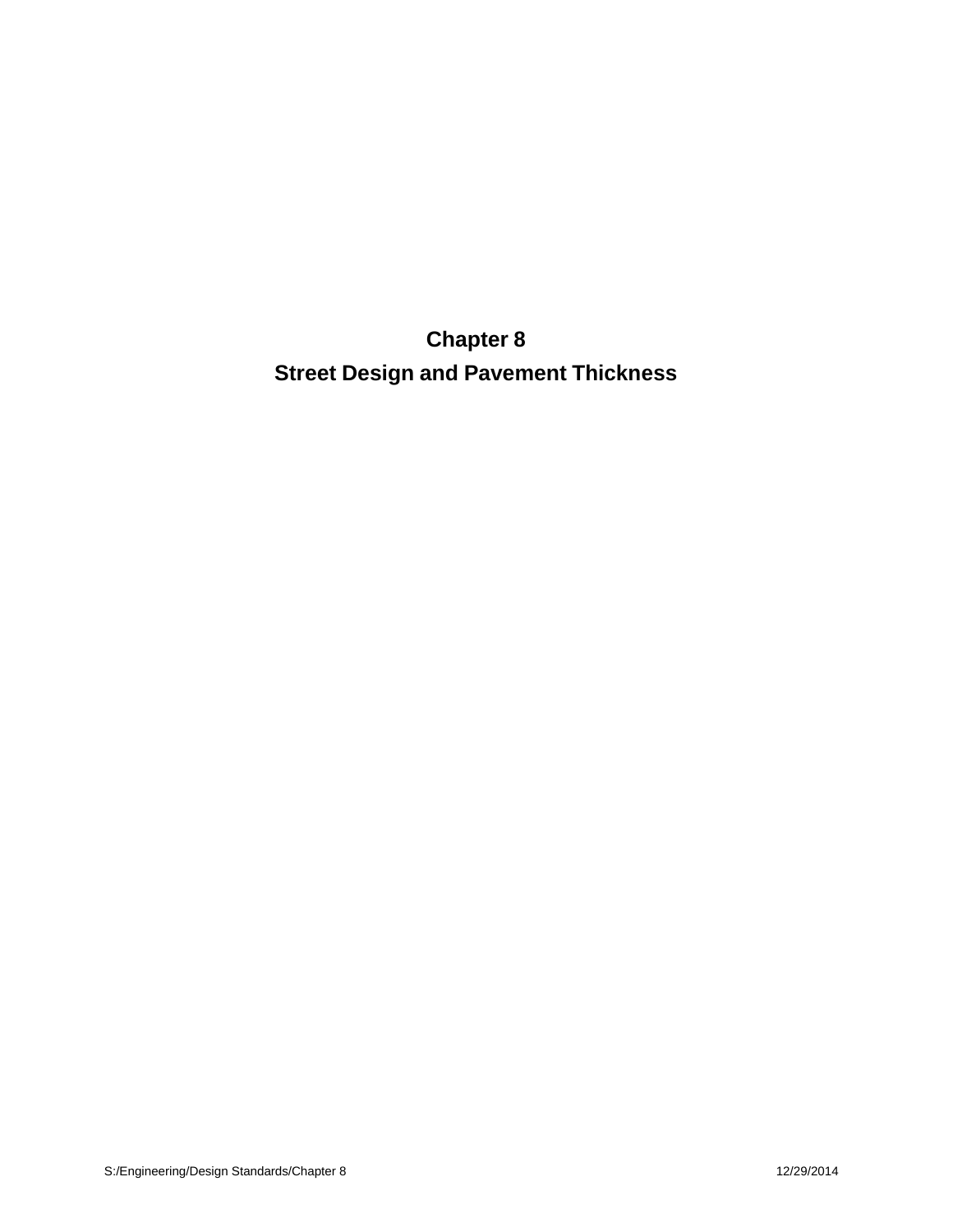# **Chapter 8**

# **Street Design and Pavement Thickness**

| <b>Section</b> | <b>Topic</b>                            | Page |
|----------------|-----------------------------------------|------|
| 8.1            | General                                 | 8.1  |
| 8.2            | <b>Access Management</b>                | 8.1  |
| 8.3            | Roadway Design and Technical Criteria   | 8.8  |
| 8.4            | <b>Sidewalks</b>                        | 8.19 |
| 8.5            | <b>Bicycle Paths</b>                    | 8.19 |
| 8.6            | Drainage                                | 8.20 |
| 8.7            | <b>Horizontal Alignment</b>             | 8.21 |
| 8.8            | <b>Vertical Alignment</b>               | 8.22 |
| 8.9            | Off-Site Design                         | 8.23 |
| 8.10           | <b>Construction Traffic Control</b>     | 8.24 |
| 8.11           | <b>Turn Lanes</b>                       | 8.25 |
| 8.12           | <b>Pavement Thickness</b>               | 8.29 |
| 8.13           | <b>Rural Urban Street Standards</b>     | 8.30 |
| 8.14           | <b>Rural Subdivision Road Standards</b> | 8.30 |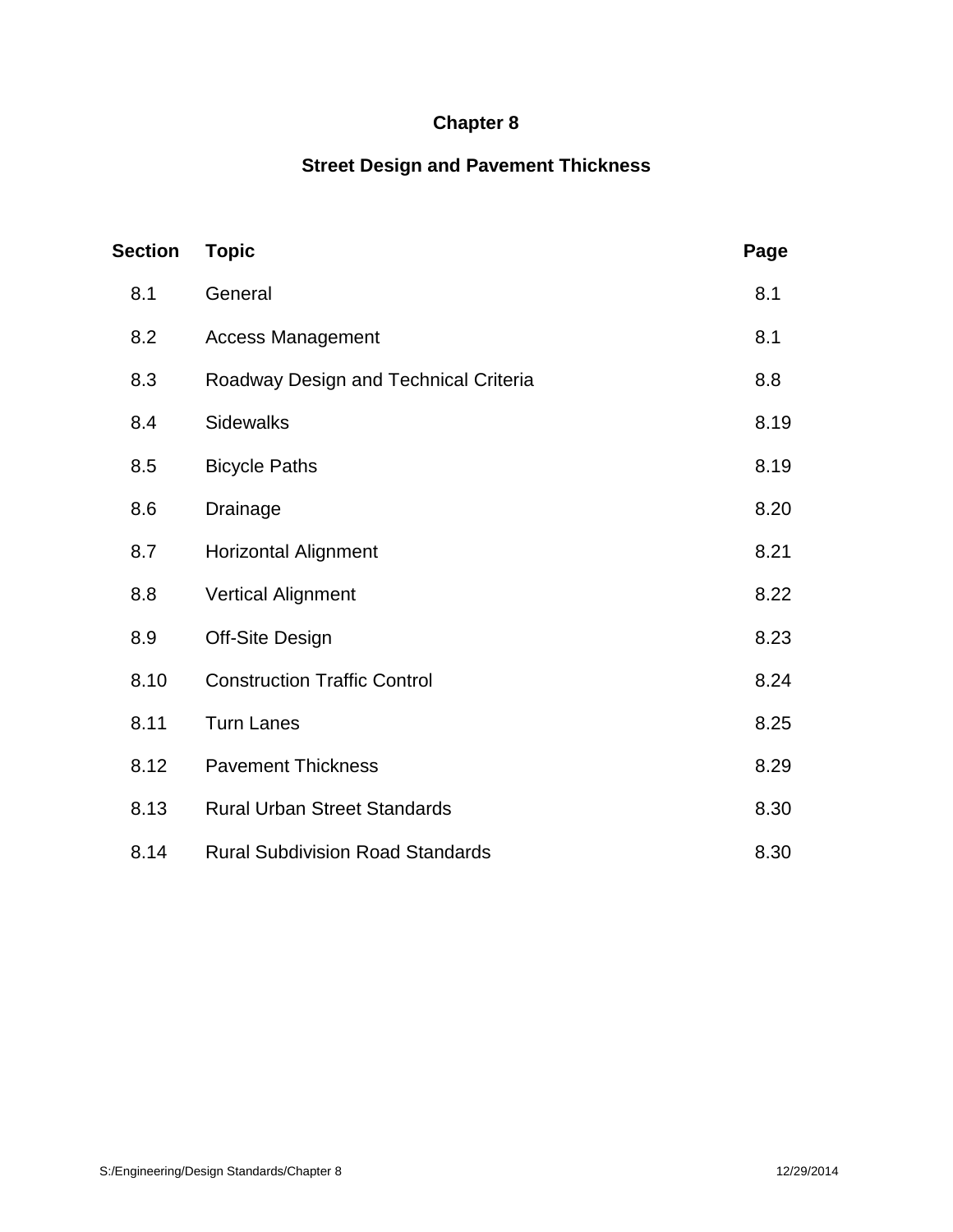# **Chapter 8**

# **Street Design and Pavement Thickness**

### **8.1 General**

**8.1.1** This chapter sets forth the design and technical criteria to be used in the preparation of all roadway plans. Where design information is not provided herein, *"A Policy on Geometric Design of Highways and Streets"* (AASHTO Standards) as published by AASHTO's most current edition (English units) shall be used.

# **8.2 Access Management**

### **8.2.1 Access**

**8.2.1.1 Access Defined.** Access is defined as any connection, driveway, street, turnout, or other means of providing for the movement of vehicles to or from the public roadway system. Access is further defined as any full movement access, right in right out movement, or partial movement access.

Access Management is defined by the Transportation Research Board National Access Management Manual as the systematic control of the location, spacing, design, and operation of driveways, median openings, interchanges, and street connections to a roadway. It also involves the roadway design applications, such as median treatments and auxiliary lanes and the appropriate spacing of traffic signals. The purpose of access management is to provide vehicular access to land development in a manner that preserves the safety and efficiency of the transportation system. The contemporary practice of access management extends to concept of access design and location control to all roadways, not just limited access highways, streets, or interstates.

Access management principals and history can be reviewed in the Access Management Manual published by the Transportation Research Board. The City of Huron implements access management principals. Using access management techniques can reduce the crash rate on a roadway section roughly in half while keeping the traffic flowing.

The Office of the City Engineer may initiate an access management plan or corridor study that would supercede the design standards for access along an arterial or major collector street. Preparation of the study shall be the responsibility of the City of Huron, South Dakota Department of Transportation, and/or private individuals, or jointly prepared. However, the study must be prepared by a licensed design professional engineer with experience in transportation planning. The access plan or corridor study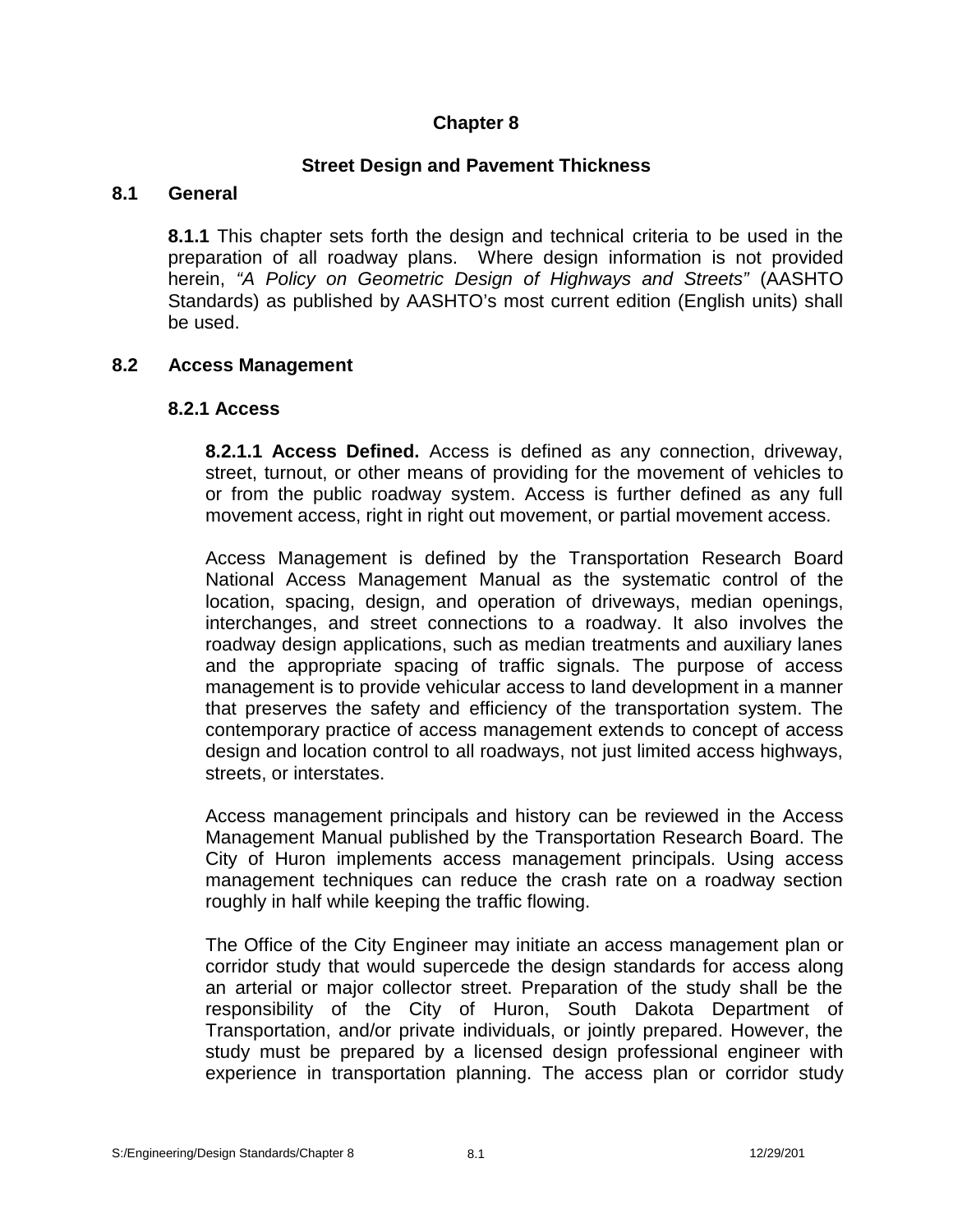shall be approved by the Office of the City Engineer and/or South Dakota Department of Transportation.

Access planning that has not been identified in any type of study in existing development areas will be considered on a case by case basis. Retrofit techniques will adhere to best access management practices as identified in the Transportation Research Board National Access Management Manual.

**8.2.1.2 Access Permit.** All access to arterial street public right-of-way (ROW) will be required to be permitted and approved by the City Engineer. An Access Permit is defined as a permit issued by a governmental agency for the construction, maintenance, and use of a driveway or public street that connects to a roadway. Access locations shall all be measured from the center line of ROW to centerline of ROW or driveway.

The City Engineer's Office will permit and approve the standard  $\frac{1}{4}$  mile street locations along all arterial corridors. This permit will be referred to as the Administrative Access Permit. The City will facilitate coordination with all affected landowners before the access permit is approved for the ¼ mile locations. There will be no fee for this access permit.

The Development Access Permit is a non-standard access permit that will be completed by the property owner with a supporting map documenting the requested location of each direct or indirect access to arterial functional classification public ROW. For a non-standard access location that is approved, there will be an access fee as described in ordinance.

All types of Access permits will be reviewed based on access category criteria, dimensions from centerline of the ROW from adjacent streets, traffic analysis conducted by City staff, surrounding access points and any other information relevant to the operation of the access point. The Access Permit shall conform to the requirements listed in ordinance.

**8.2.1.3. Access Category.** Access category is defined as a classification system for regulating access that is used to assign a set of access management standards to roadways or roadway segments. The City has two categories of arterial streets with access standardsand the official access category map is on file at the City Engineer's Office.

Principal Arterial - Routes which provide continuity across and are spaced approximately 3 miles from the next parallel Arterial I classification. These routes primarily serve high commercial and commuter need.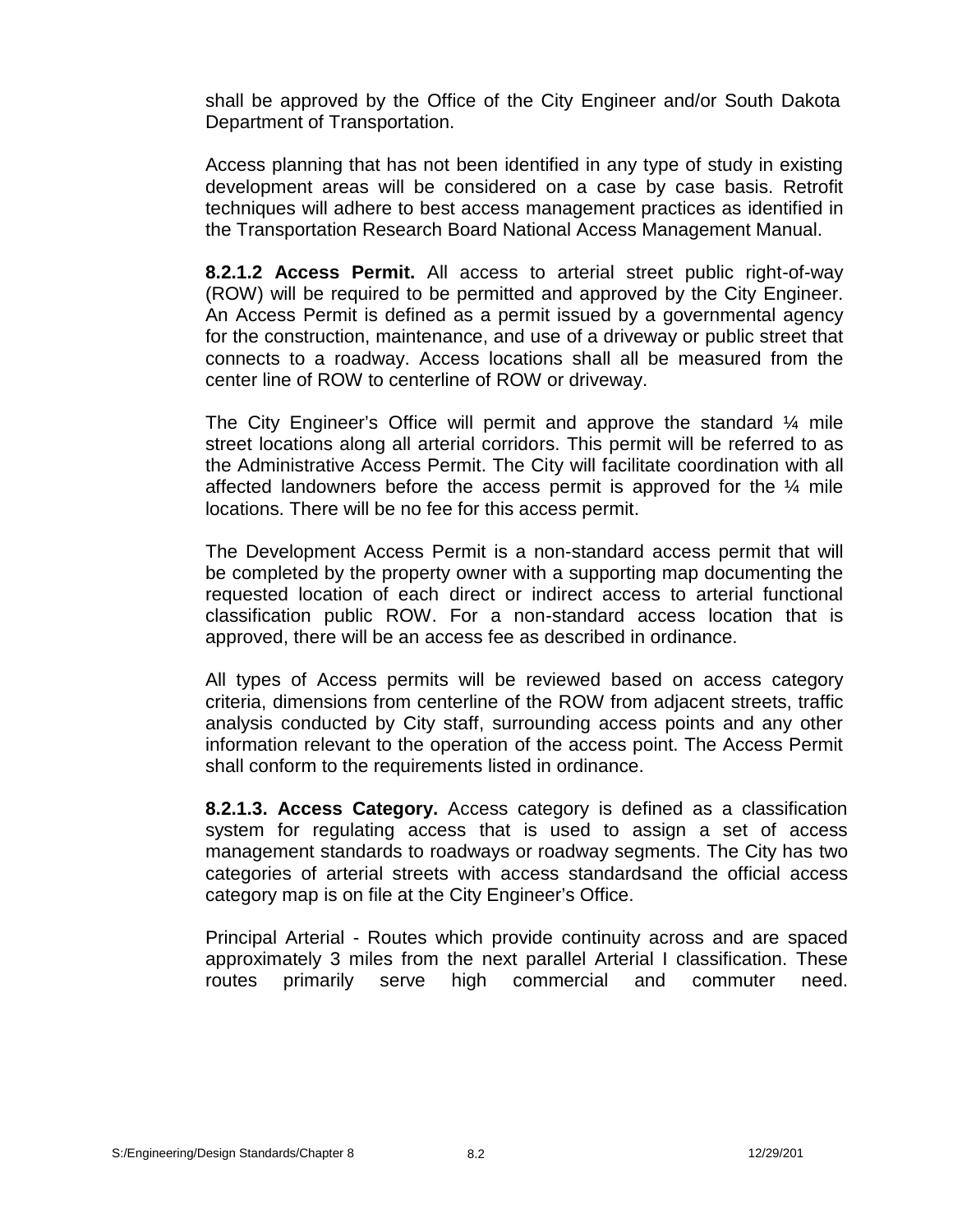Full movement access is generally allowed at the 1/4 mile locations. Traffic signal spacing will be 1/4 mile distance apart. Other types of access movements will be evaluated with a traffic analysis conducted by City Engineering.

**Hwy37 and Hwy14** are under the jurisdiction of the SDDOT and any additional access points will be permitted through the SDDOT.

Minor Arterials with Control of Access - Routes that typically have continuity across the city. These routes serve a mixture of commercial and residential need.

**West Park Ave** (South of Hwy 37) and **21st St** (West Park Ave to Lincoln Ave.) have control of access. While designated as a Minor Arterial in the SDDOT functional classification map, it acts as a Principal Arterial in respect to access.

Full movement access is generally allowed at the 1/4 mile locations. Traffic signal spacing will be 1/4 mile distance apart. Other types of access movements will be evaluated with a traffic analysis conducted by City Engineering.

### **8.2.2 Spacing of Direct and Indirect Access, Angle of Intersection, and Offsets.**

**8.2.2.1 Spacing.** For collectors and local streets in a subdivision, fourlegged intersections will normally be spaced at least 300 feet apart.

**8.2.2.2 Angle of Intersection.** Proposed streets and driveways must intersect one another at  $90^\circ$  angles or as close to  $90^\circ$  as topography permits (no less than 80°).

**8.2.2.3 Offsets.** When "T" intersections are used, the center lines of the streets not in alignment must normally be offset a minimum of 125 feet on local streets, and 300 feet on nonresidential local, and collector streets.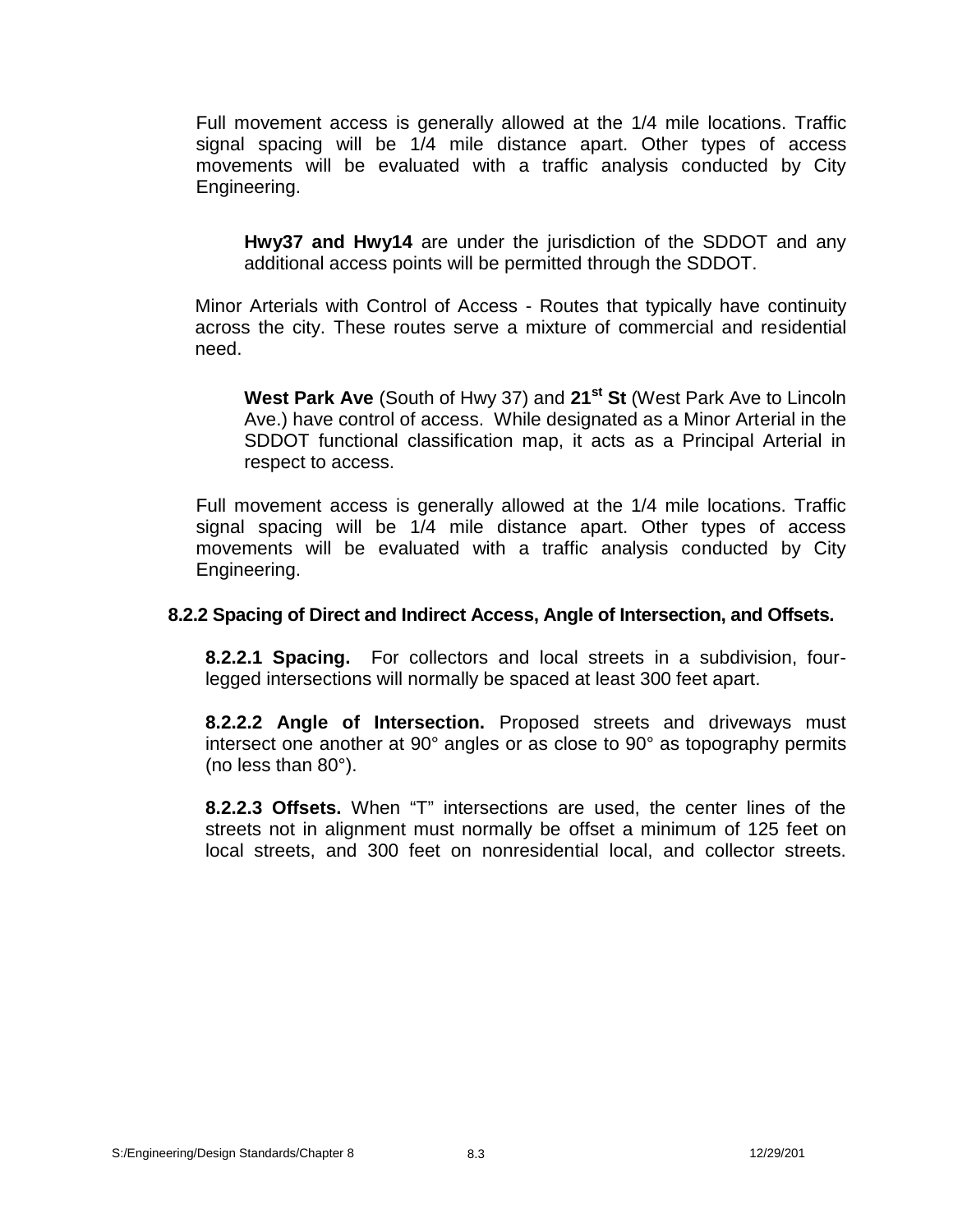## **8.2.3 Functional Street Classification.**

**8.2.3.1 Major Street Plan.** The right-of-way requirements are noted in Section 24.20.020 in the Subdivision Ordinance of the Huron Municipal Code. The functional classification is a system used to group public roadways into classes according to their purpose in moving vehicles and providing access to the public.

**8.2.3.2 Regional Arterial or Expressway.** A regional arterial street or expressway is a general term denoting a roadway designed or operating with the following characteristics:

- A. Defined as a roadway designed for relatively uninterrupted, high volume mobility between areas, access to which is limited, may include a mixture of intersections (at grade) and interchanges (grade separated).
- B. Posted speed limits of greater than or equal to 45 miles per hour.
- C. Anticipated traffic volumes in excess of 25,000 vehicles per day within the corridor. This arterial is designed to carry regional traffic.
- D. Direct intersections, with local streets and access from adjacent properties, shall not be allowed except on existing lots with no other method of access.
- E. The indirect access intersections will be with arterials or major collectors and will normally be spaced at 1-mile intervals and may be at one-half mile intervals for commercial areas.
- F. Traffic control devices may be provided to enhance through traffic movements.
- G. No on-street parking will be allowed.
- H. Detached bicycle and/or pedestrian facilities shall normally be constructed.
- I. Right-of-way is typically 200 feet in width.

**8.2.3.3 Principal Arterial.** A principal arterial street is a general term denoting a roadway designed or operating with the following characteristics:

A. Defined as a primary roadway intended to serve regional traffic, where access is carefully controlled; generally roadways of regional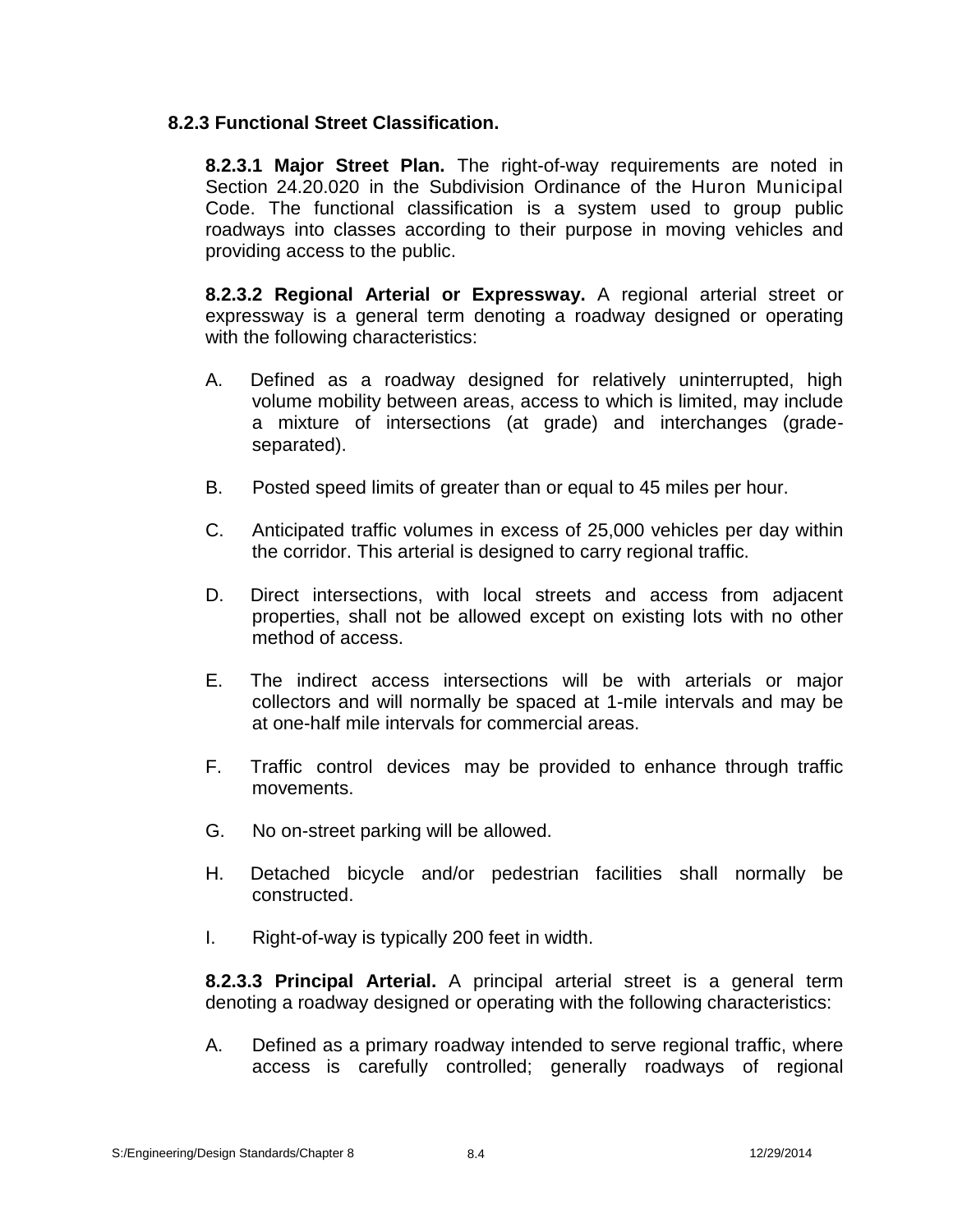importance, intended to serve high volumes of traffic traveling relatively long distances and at higher speeds.

- B. Anticipated traffic volumes in excess of 15,000 vehicles per day within the corridor. Posted speed limits of greater than or equal to 40 miles per hour.
- C. Designed to accommodate through traffic, intersecting with Minor Arterial and Collector Streets only. Intersections with local streets and access from adjacent properties shall not be allowed except for existing lots with no other method of access. The number of intersections will normally not be spaced less than one-half mile. ("T" intersections will be considered an intersection for half-mile spacing purposes.)
- D. Continuous for several miles through the urban area and are typically on section line right-of-ways. Right-of-way is 100 feet in width.
- E. Provides continuity for rural arterials which intercept the urban boundary.
- F. Traffic control devices provided to enhance through traffic primarily by signal control and/or limited access. Right turn lane and/or acceleration/deceleration lanes should be considered at the arterial/collector street intersections.
- G. No on-street parking will be allowed.
- H. Principal Arterials:
	- Highway 37 Highway 14

**8.2.3.4 Minor Arterial.** A minor arterial street is a general term denoting a roadway designed or operating with the following characteristics:

- A. Defined as a major roadway intended primarily to serve through traffic, where access is carefully controlled; generally roadways of community importance, intended to serve moderate to high volumes of traffic traveling relatively long distances and at high speeds.
- B. Anticipated traffic volumes in excess of 10,000 vehicles per day within the corridor. Posted speed limit of greater than or equal to 35 miles per hour.
- C. Designed to accommodate through traffic and serve adjacent major developments. Intersections with local streets will not be allowed. Development access will use shared driveways and be encouraged to utilize collector streets. The number of intersections will normally not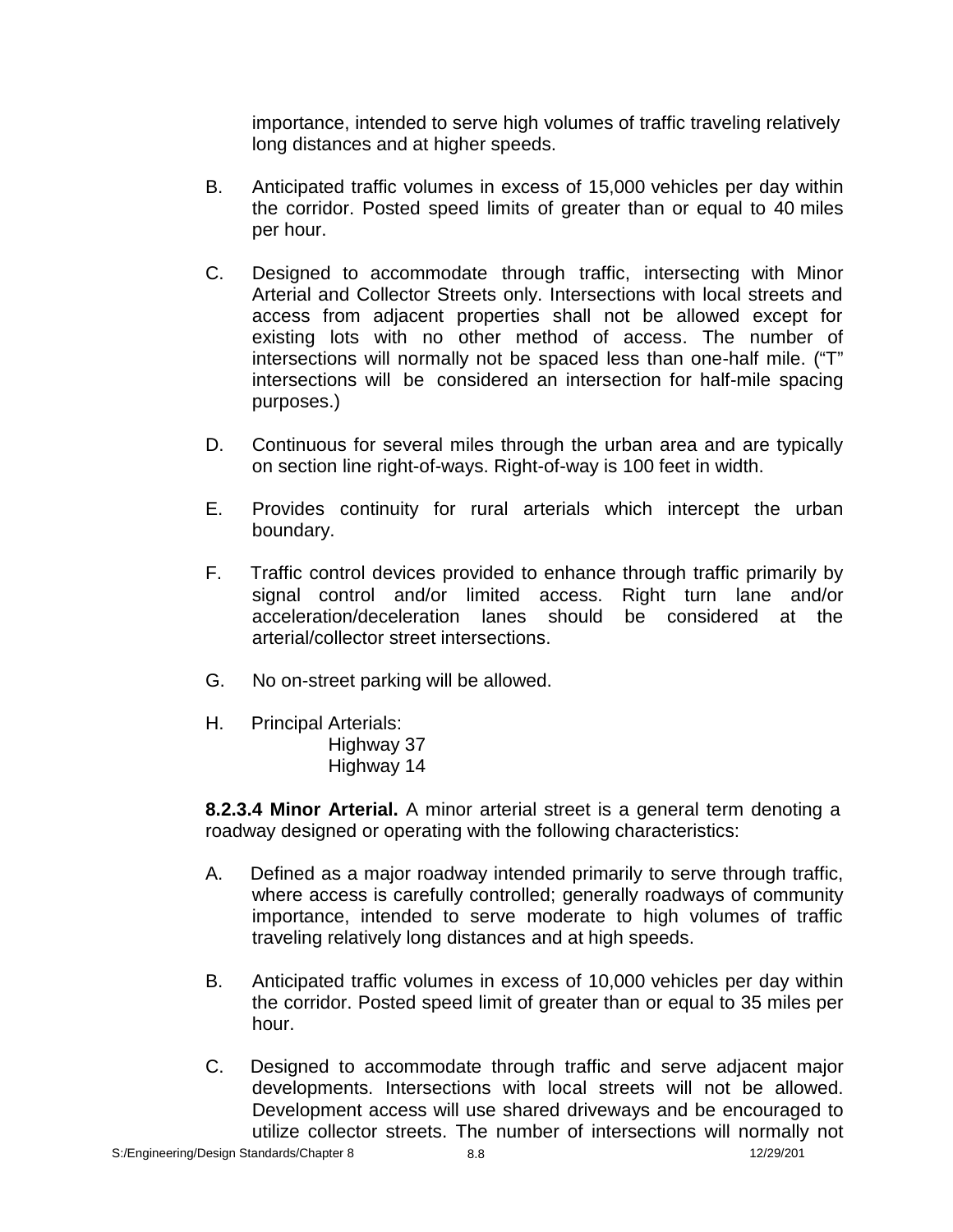be spaced less than one-quarter mile. ("T" intersections will be considered an intersection for spacing purposes.)

- D. Continuous for several miles and are typically on section line right-of ways. Right-of-way is typically 80 feet in width.
- E. Provides continuity for rural arterials which intercept the urban boundary.
- F. Traffic control devices provided to enhance through traffic primarily by signal control. Right turn lanes and/or acceleration/deceleration lanes should be considered at the collector street intersections or high traffic generators.
- G. No on-street parking will be allowed.
- H. Minor Arterials:

West Park Ave (Hwy 14 to 21<sup>st</sup> St. SW) 21<sup>st</sup> St (West Park Ave to the James River) Lincoln Ave (7<sup>th</sup> St NW to 21<sup>st</sup> St SW)

**8.2.3.5 Major Collector.** A major collector street is a general term denoting a roadway designed or operating with the following characteristics:

- A. Defined as roadways intended to serve moderate volumes of traffic from local roads to arterials
- B. Anticipated traffic volume generally greater than 5,000 vehicles per day. Posted speed limit of greater than or equal to 30 miles per hour.
- C. Continuous for two or more miles and typically, but not limited to, located on the 1/2 mile location of a section. Right-of-way is 80 feet. A traffic impact study may determine if there is extra width required to handle a development's traffic.
- D. Designed to handle traffic volumes loading from and onto local, other collector, and arterial roadways.
- E. Traffic control is provided generally by signs.
- F. On-street parking may be allowed.
- G. Access locations will not be allowed within 300 feet from the intersection with an arterial street.
- H. Generally, serves predominantly multi-family residential, commercial, and/or industrial uses.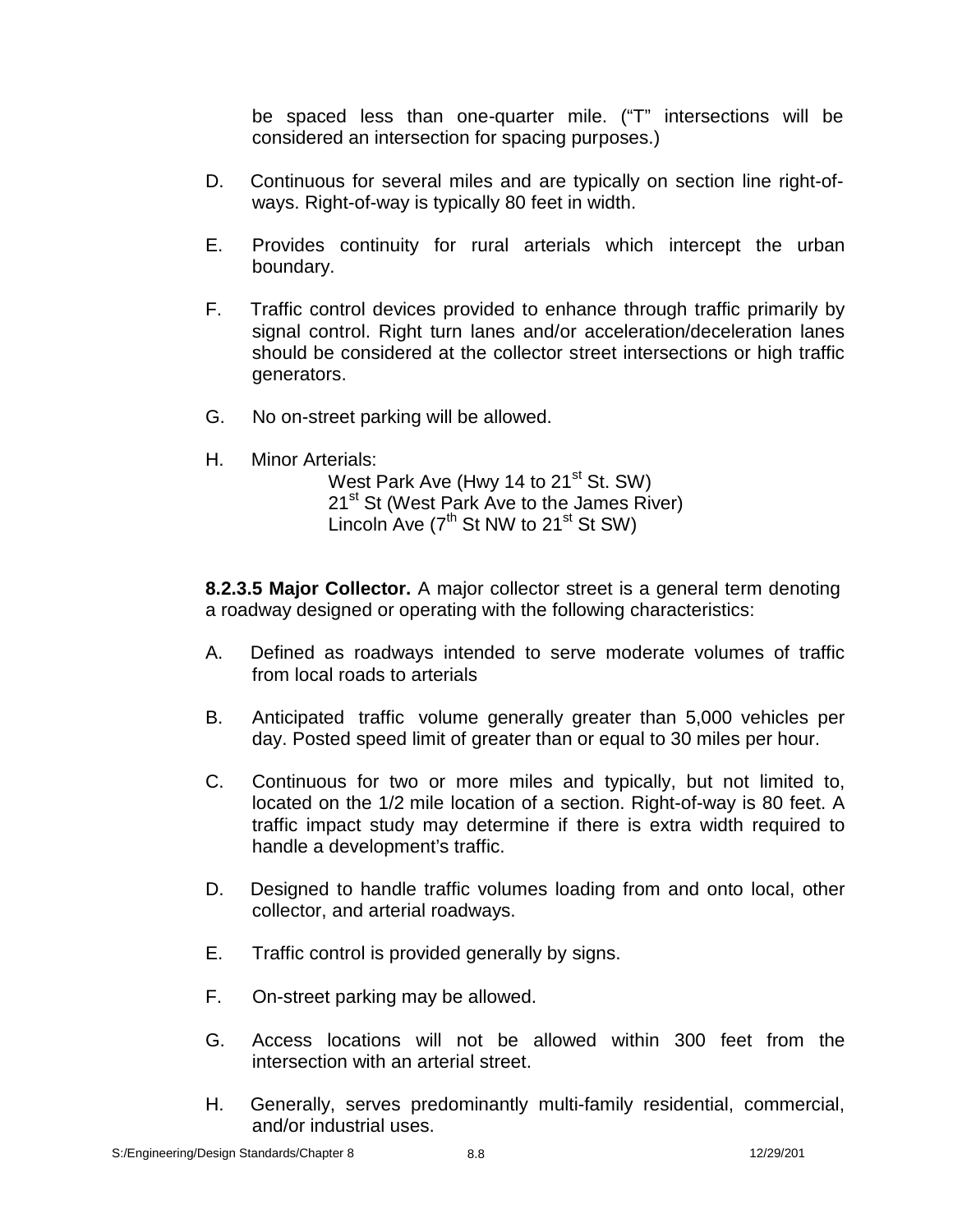- I. Major collectors could transition into minor collectors if approved by the City Engineer.
- J. Major Collectors:

Old Hwy 14 (West Park Ave. to Lincoln Ave.) Market St (Lincoln Ave. to Frank Ave.) 3<sup>rd</sup> St (Lincoln Ave to Jersey Ave)

**8.2.3.6 Minor Collector.** A minor collector street is a general term denoting a roadway designed or operating with the following characteristics:

- A. Defined as roadways intended to move traffic from local roads to arterials.
- B. Anticipated traffic volume generally less than 5,000 vehicles per day. Posted speed limits of greater than or equal to 25 miles per hour.
- C. Continuous for less than two miles and should be designed to not promote through traffic in residential areas and generally located on the 1/4 and 3/4 points along a section line.
- D. Designed to handle traffic volumes loading from and onto local, other collector, and arterial roadways.
- E. Generally, adjacent land use is predominantly residential.
- F. On-street parking may be permitted.
- G. Right-of-way width is 66 feet. When minor collectors intersect with arterials, the right-of-way is required to be 80 feet within a minimum of 300 feet of the centerline of the arterial street right-of-way.
- H. Traffic control is by signage or rules for uncontrolled intersections.
- I. Minor Collectors:

 $9^{\text{th}}$  St 14<sup>th</sup> St SW (McDonald Ave. to Dakota Ave.) 15<sup>th</sup> St SW (Lincoln Ave. to McDonald Ave.) McDonald Ave  $(15^{th}$  St to  $14^{th}$  St) 15<sup>th</sup> St SE (Dakota Ave. to Riverview Dr.) 18<sup>th</sup> St S. (Lincoln Ave to Riverview Dr.) Arizona Ave.  $(9^{th}$  St. to 21<sup>st</sup> St.) Idaho Ave. (Market St. to  $21<sup>st</sup>$  St.) Frank Ave.  $(3^{rd}$  St to 21<sup>st</sup> St) Jersey Ave.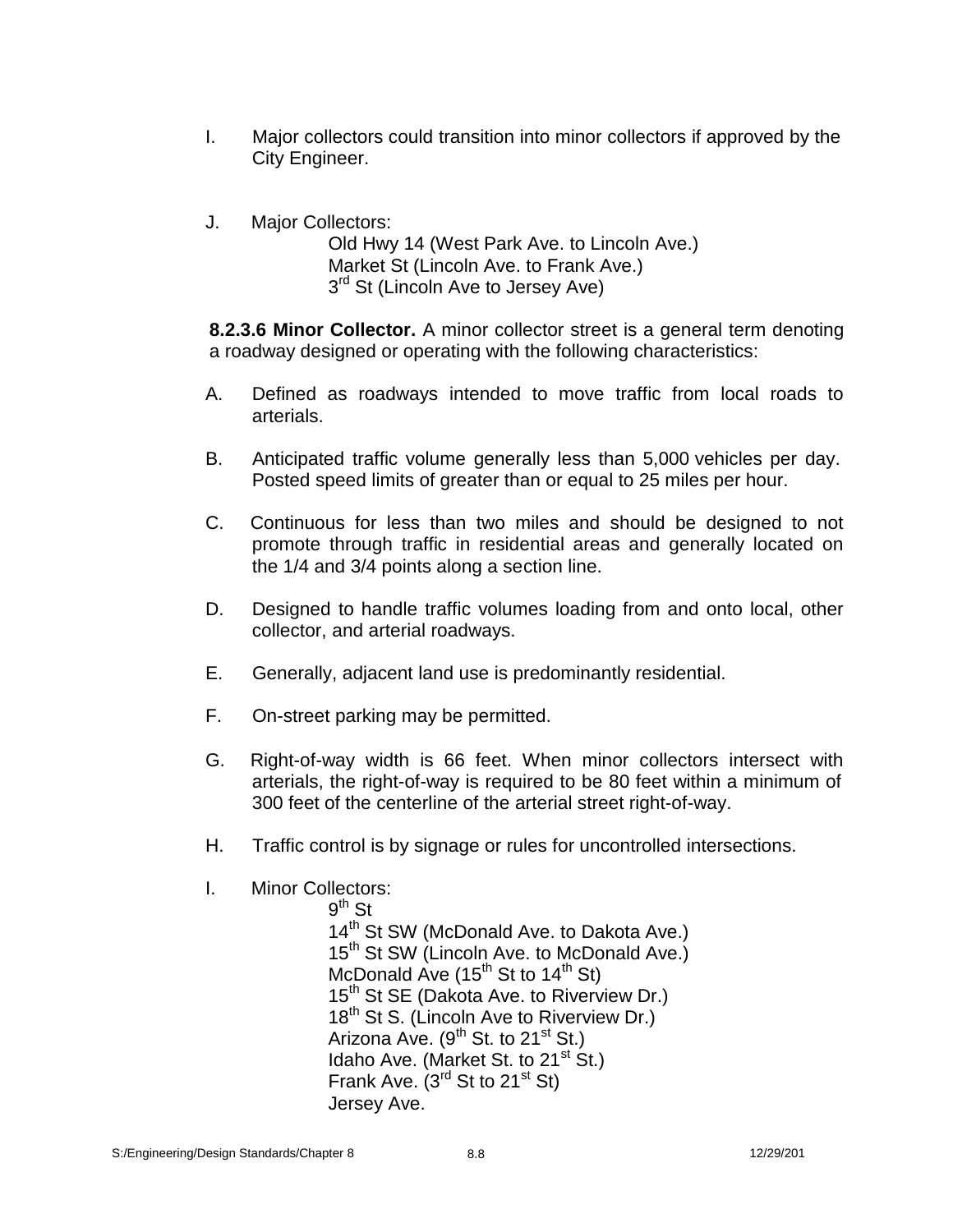**8.2.3.7 Local Street.** A local street is a general term denoting a roadway designed or operating with the following characteristics:

- A. Posted speed limit not in excess of 25 miles per hour.
- B. No criteria for traffic volumes.
- C. Limited continuity.
- D. Designed for ease of access to adjacent developments.
- E. Traffic control is by signage or rules for uncontrolled intersections.
- F. On-street parking permitted.
- G. Right-of-way is 66 feet.

### **8.3 Roadway Design and Technical Criteria**

The highway design speed shall be used to establish features such as superelevation rate, critical length of grade, vertical and horizontal curves, intersections, etc. See Table 8.1 for design standards for each of these street classifications.

#### **8.3.1 Traffic Lane Widths.**

**8.3.1.1** The minimum traffic lane width shall be 11 feet. For arterial streets and streets with anticipated truck traffic count in excess of 3 percent of the total traffic count, the lane width shall be 12 feet.

**8.3.1.2** In the design of local streets, the number of lanes for moving traffic will be a secondary consideration.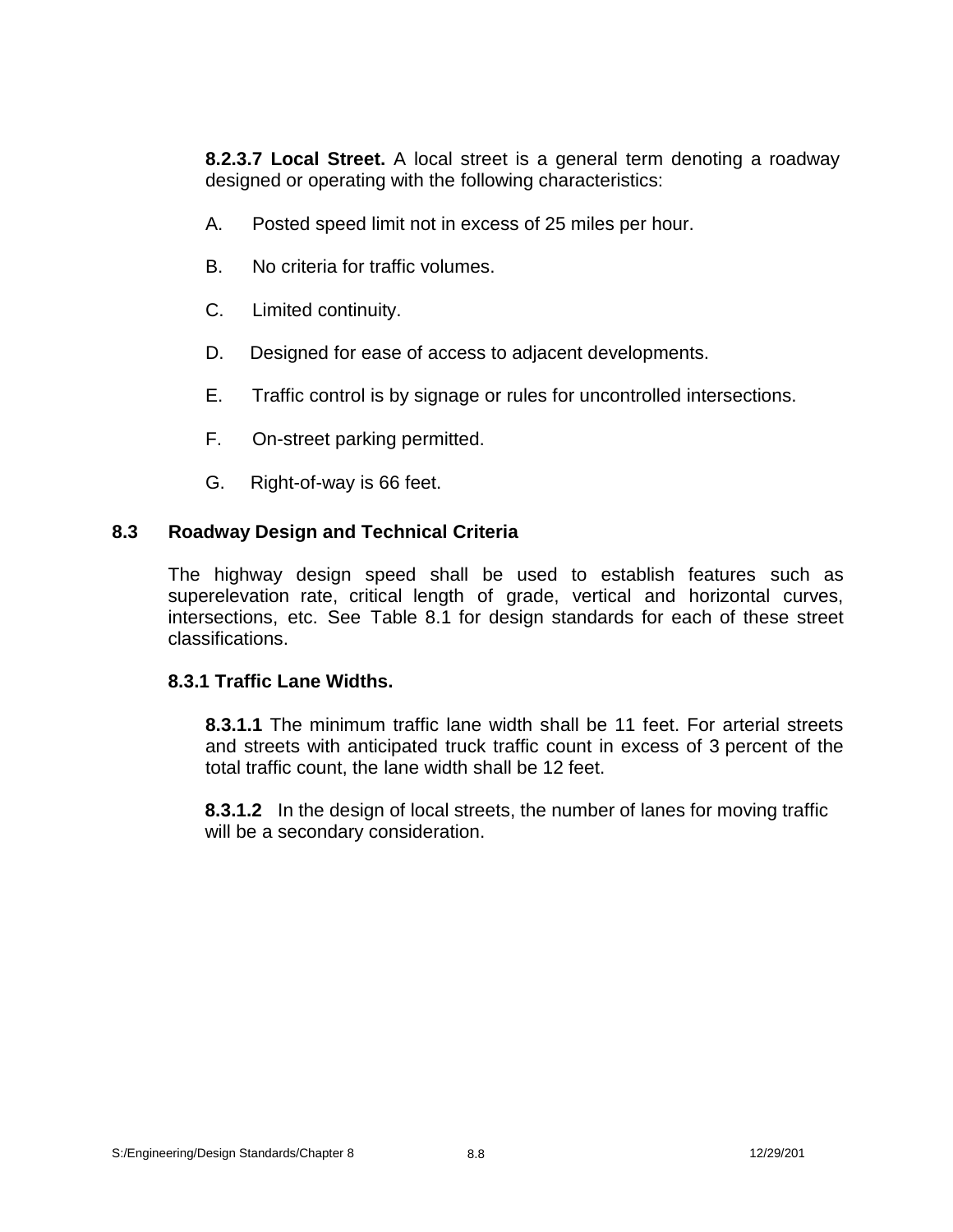# **Table 8.1**

# **Minimum Street Design Criteria**

|                                   |                            | Local                   |                                           |             | Collector<br>Arterial |              |                          |
|-----------------------------------|----------------------------|-------------------------|-------------------------------------------|-------------|-----------------------|--------------|--------------------------|
| <b>Design Elements</b>            | Residential<br>Cul-de-sac* | Single<br><b>Family</b> | Commercial,<br>Industrial,<br>Multifamily | Minor       | Major                 | <b>Minor</b> | Regional or<br>Principal |
| 24-hour Volumes (vpd)             | 500 or less                | 2000 or less            | 2500 or less                              | < 5000      | >5000                 | 10,000       | 15,000                   |
| Design Speed (mph)                |                            |                         |                                           | 25          | 30                    | 35           | 50                       |
| <b>Driving Lanes</b>              |                            |                         | 2                                         | 2           | $2 - 4$               | 4            | 4 or more                |
| Right-of-Way (ft.)                | 66<br>$*100$               | 66                      | 66                                        | 66          | 80                    | $80 +$       | $100 +$                  |
| Roadway Width (ft.) (1)           | 31-37 *80                  | 37                      | 37                                        | 37          | 41 or 49              | 41-53        | 65 or more               |
| Lane Width (ft.)                  |                            |                         | 11                                        | 11          | 11                    | 12           | 12                       |
| Sidewalk (2)                      | 4' detached                | 4' detached             | 5' detached                               | 5' detached |                       | 5' detached  |                          |
| Curb & Gutter                     | 6" vertical                | 6" vertical             | 6" vertical                               | 6" vertical |                       | 6" vertical  |                          |
| Min.-Max. Grade (%)               | $0.1 - 8.0$                | $0.1 - 8.0$             | $0.1 - 8.0$                               | $0.1 - 7.0$ |                       | $0.5 - 6.0$  |                          |
| Curb Return Radii (ft.)           |                            |                         |                                           |             |                       |              |                          |
| - intersect local                 | 15                         | 15                      | 15                                        | 20          |                       |              |                          |
| - intersect collector             | 20                         | 20                      | 20                                        | 25          |                       | 30           |                          |
| - intersect arterial              |                            |                         |                                           | 30          |                       | 35           |                          |
| Horizontal Curve Radius (ft.)     | 150                        | 150                     | 300                                       |             |                       |              | <b>AASHTO Standards</b>  |
| <b>Vertical Alignment Control</b> |                            | <b>AASHTO Standards</b> |                                           |             |                       |              |                          |

(1) All dimensions are measured to back of curb.

(2) Where sidewalk is attached to curb, sidewalk shall be one foot wider. \* Nonresidential cul-de-sac dimensions will differ.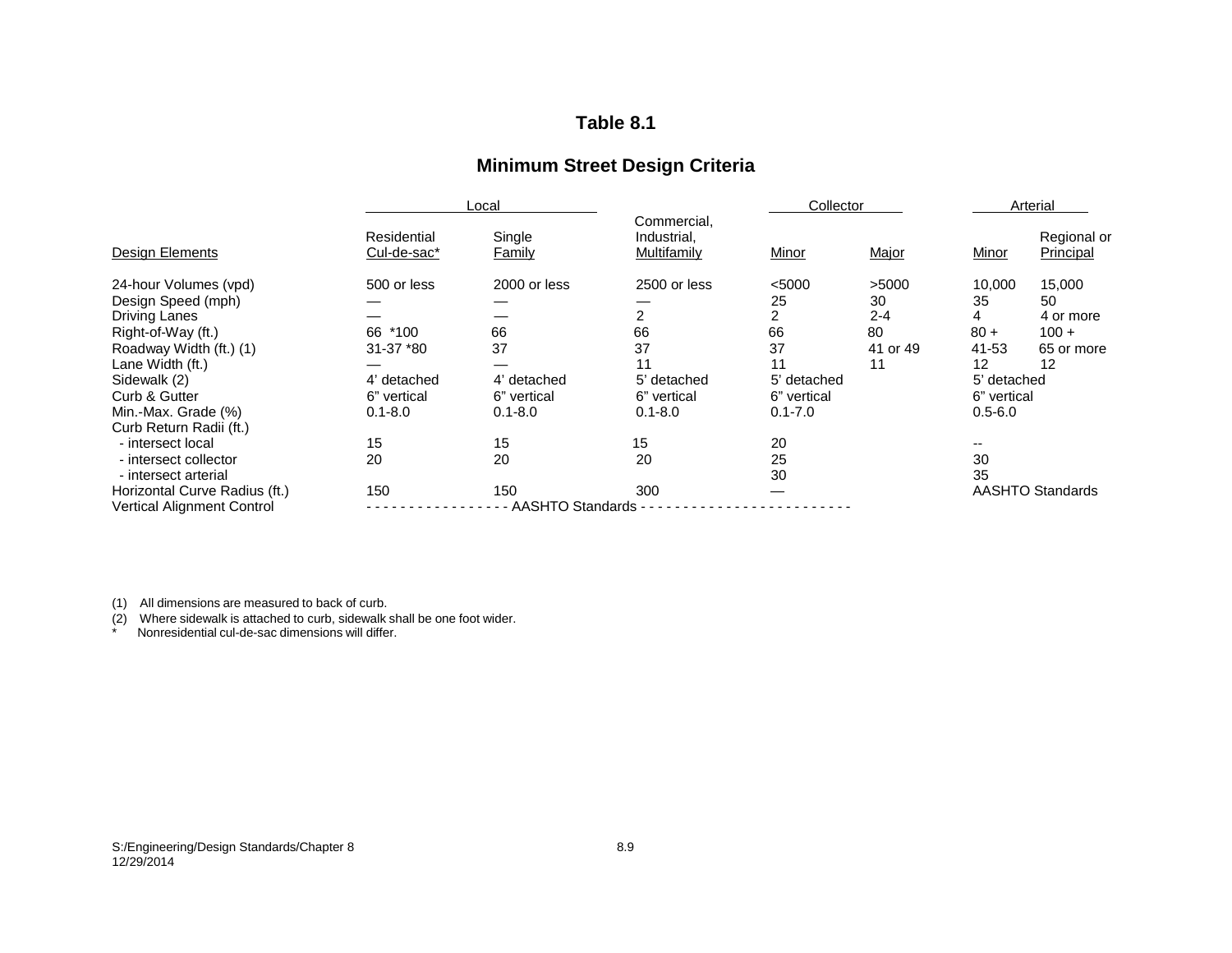## **8.3.2 Separate Turning Lanes.**

**8.3.2.1** Separate turning lanes may be constructed on arterial and collector streets but will, as a rule, not be found on local streets.

**8.3.2.2** Where separate turning lanes are constructed on the basis of a capacity analysis at the intersection, a width of 12 feet will be used for arterial streets where truck traffic is involved and 11 feet in width for other streets.

**8.3.2.3** A directional median or ¾ turn or partial opening is allowed in a median section and allows for right in, right out, and left in and/or u-turn movements. The left out movement is prohibited. This directional median opening improves safety at intersections and has been proven to reduce crash rates.

### **8.3.3 Parking.**

**8.3.3.1** Parking lanes will not be allowed on arterial streets. Parking lanes may not be allowed on major collector streets.

**8.3.3.2** No diagonal or perpendicular parking will be allowed on any City street.

**8.3.3.3** Where on-street parking is provided on collector streets, the parallel lane width shall be a minimum of eight (8) feet, which would include the gutter pan.

#### **8.3.4 Medians.**

**8.3.4.1** A median is a physical barrier that separates traffic traveling in opposite directions. Medians should be constructed on arterial streets with four or six lanes of through travel. Medians should be constructed at arterial to arterial intersections to provide for more capacity, safety, and improve the operations of the roadway.

Median openings are normally designated at collector street intersections. These intersections are normally at each quarter mile location intersecting the arterial street. These openings may be full movement intersections that provide both left in and left out maneuvers. These openings also may be controlled by a traffic signal.

**8.3.4.2** Full median breaks shall not be allowed closer than 1,000 feet from an arterial to arterial intersection, unless an approved exception by the City Engineer.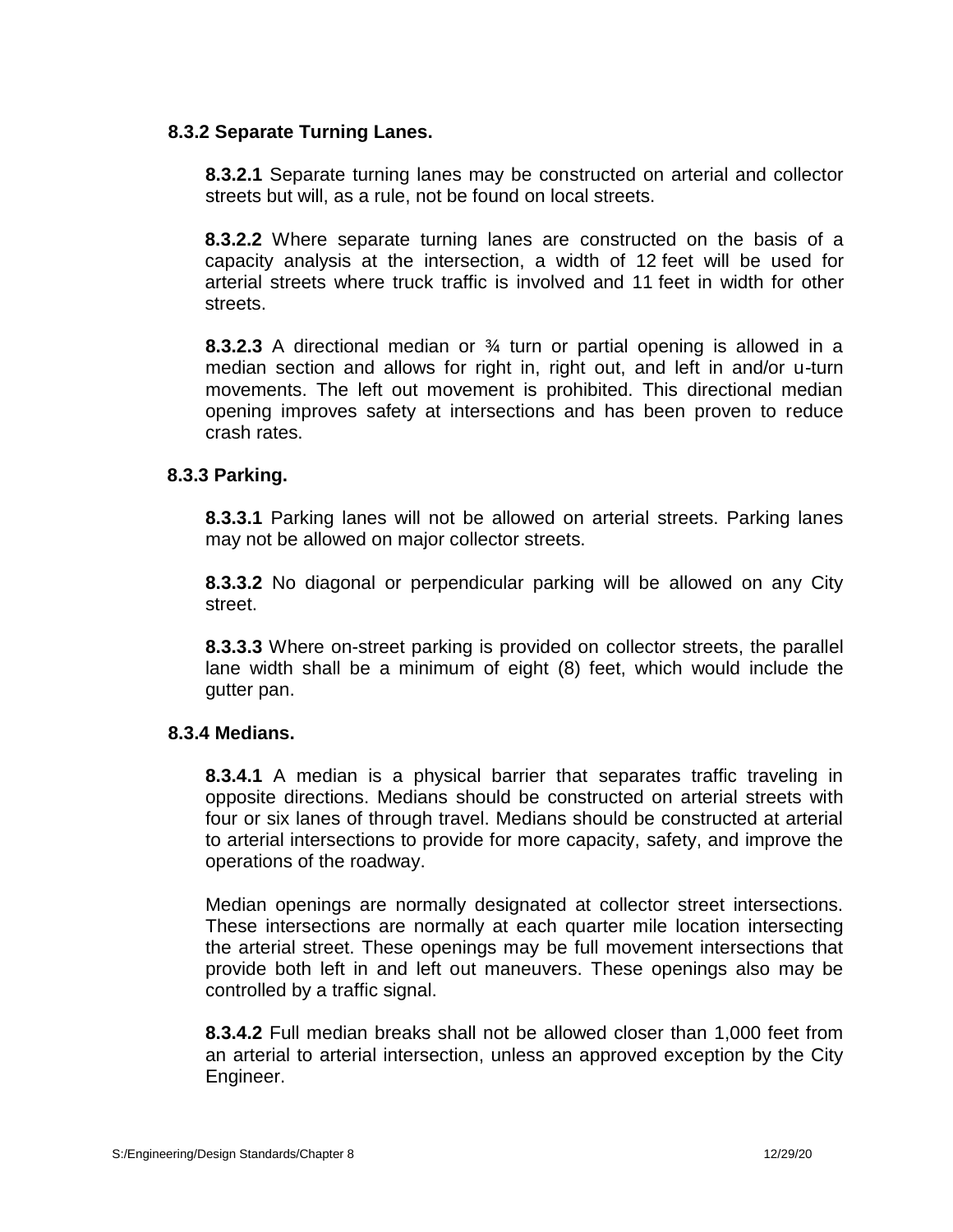**8.3.4.3** The median width to accommodate a left turn lane is typically 16 feet. The minimum width of a median may be 4 feet back of curb to back of curb.

**8.3.4.4** Medians and boulevards are not typically desired on local streets. However, when permitted, the median or boulevard shall conform to the same design standards as set forth for arterial streets.

**8.3.4.5** Median design may include an irrigation system and landscaping plan to enhance the street corridor. A median landscape design plan shall be approved by the City Engineer. The plan shall include type of groundcover, trees, low shrubbery, and or other vegetation which will be approved by the City Engineer. If the median width is less than 6 feet wide, other treatments may be explored, for example colored and/or stamped concrete, concrete pavers. Asphalt is not considered an acceptable paving material for medians. The slopes across a median should be at a minimum 1% from back of curb to the middle of the median to allow for proper drainage off of the median.

**8.3.4.6** U turns at arterial and collector street intersections may be considered and approved if acceptable right-of-way width is acquired and/or dedicated. U turns will be allowed at traffic signalized and un-signalized intersections where it is signed appropriately.

**8.3.4.7** Splash guards may be designed in the median. The minimum splash guard width shall be 18 inches.

**8.3.5 Roundabouts.** Roundabouts are considered a form of traffic control. Roundabouts shall be considered as two types: (a) modern roundabouts and (b) mini-roundabouts.

**Purpose.** The roundabout is a traffic control device in lieu of a multi-way stop or a traffic signal. Roundabouts may assist in improving the performance of intersections that have the following characteristics:

- a. High number of crashes
- b. High delays
- c. 4 legs or more or usual geometry
- d. Frequent U-turns
- e. High left-turn movements

**8.3.5.1 Modern Roundabouts.** Modern roundabouts shall be specially designed to the need on high traffic volume streets and used to improve traffic flow.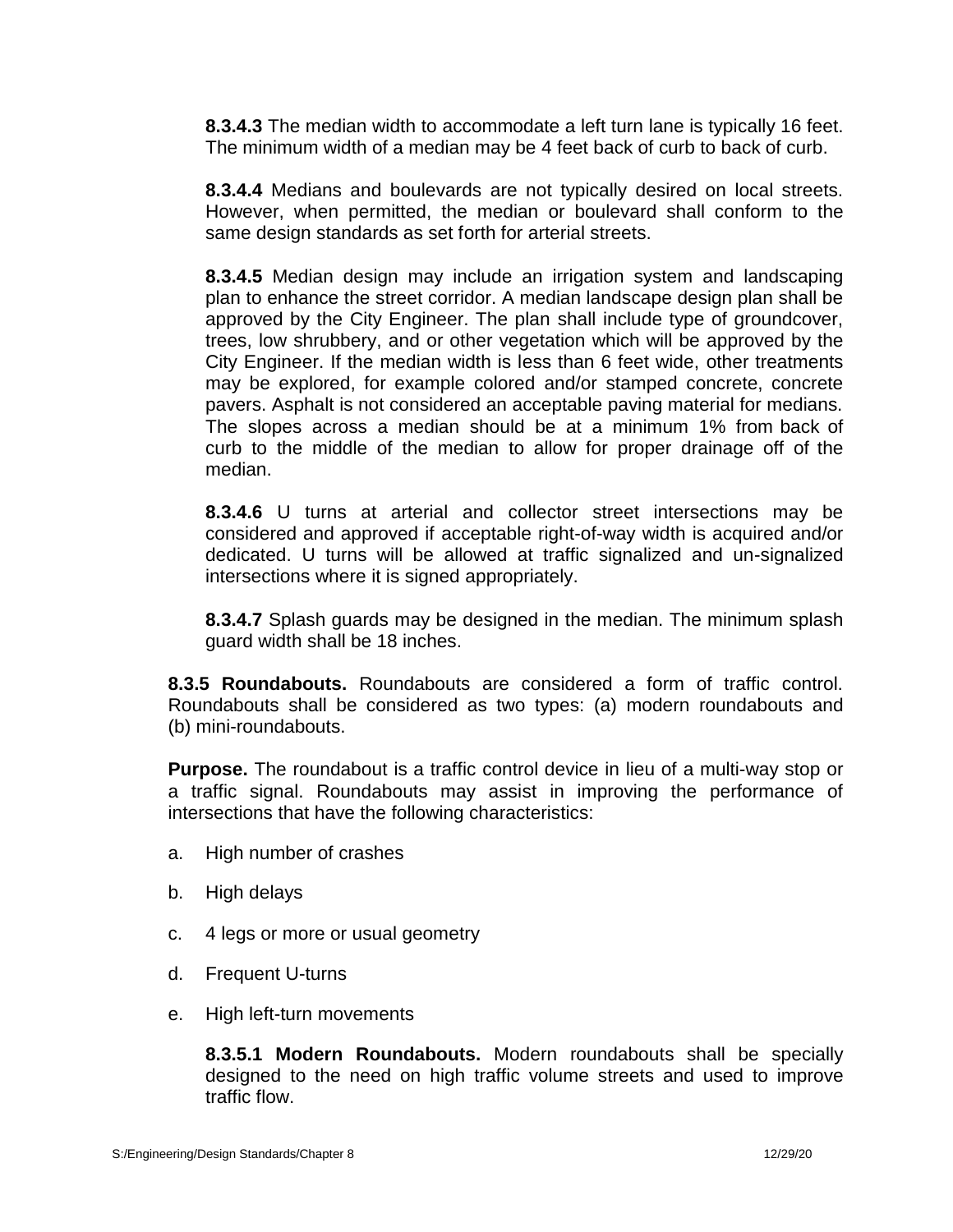- 1. Design Basis. The design shall be in accordance with the *Federal Highway Administration (FHWA), Roundabouts: an Informational Guide, Publication No. FHWA-RD-00-067*, or other design criteria approved by the City Engineer.
- 2. Design Vehicle. Modern roundabouts shall be designed to accommodate Wheel Base (WB)-67 trucks.
- 3. Roadway Width. The circulatory roadway width shall be a minimum of 1.2 times the width of the widest entering roadway. This width may include the apron when approved by the City Engineer. Truck aprons with a minimum width of 8 feet shall be provided on the perimeter of the central island.

Each roadway section shall be analyzed to conditions that are available to that particular intersection. Such items as available Right- of-Way (ROW), special or existing features, and number of lanes and roadway width entering the intersection shall be a consideration in determining the width of the roundabout roadway.

- 4. Design Entry Speed. Maximum design entry speed for urban roundabout shall not exceed 25 mph. Maximum design entry speed for rural roundabout shall not exceed 30 mph.
- 5. All modern roundabouts landscaping plans need to be approved by the City Engineer.

**8.3.5.2 Mini-Roundabouts.** Mini-roundabouts may be allowed in a neighborhood setting to improve intersection characteristics. Miniroundabouts may be designed in conditions where a maximum of 1 lane may be entering per approach. The center median of a mini-roundabout may be designed so that the median may be mountable in some cases.

- 1. Design Basis. The design shall be performed in accordance with the *FHWA, Roundabouts: an Informational Guide, Publication No. FHWA- RD-00-067*, or other design criteria approved by the City Engineer. Each design shall have a peer review.
- 2. Design Vehicle. Mini roundabouts shall be designed to accommodate WB-50 vehicles. Consideration to emergency vehicles must also be explored with the City during design.
- 3. Roadway Width. Each roadway section shall be analyzed to conditions that are available to that particular intersection. Such items as available right-of-way, special or existing features, and roadway width entering the intersection shall be a consideration in determining the width of the mini-roundabout.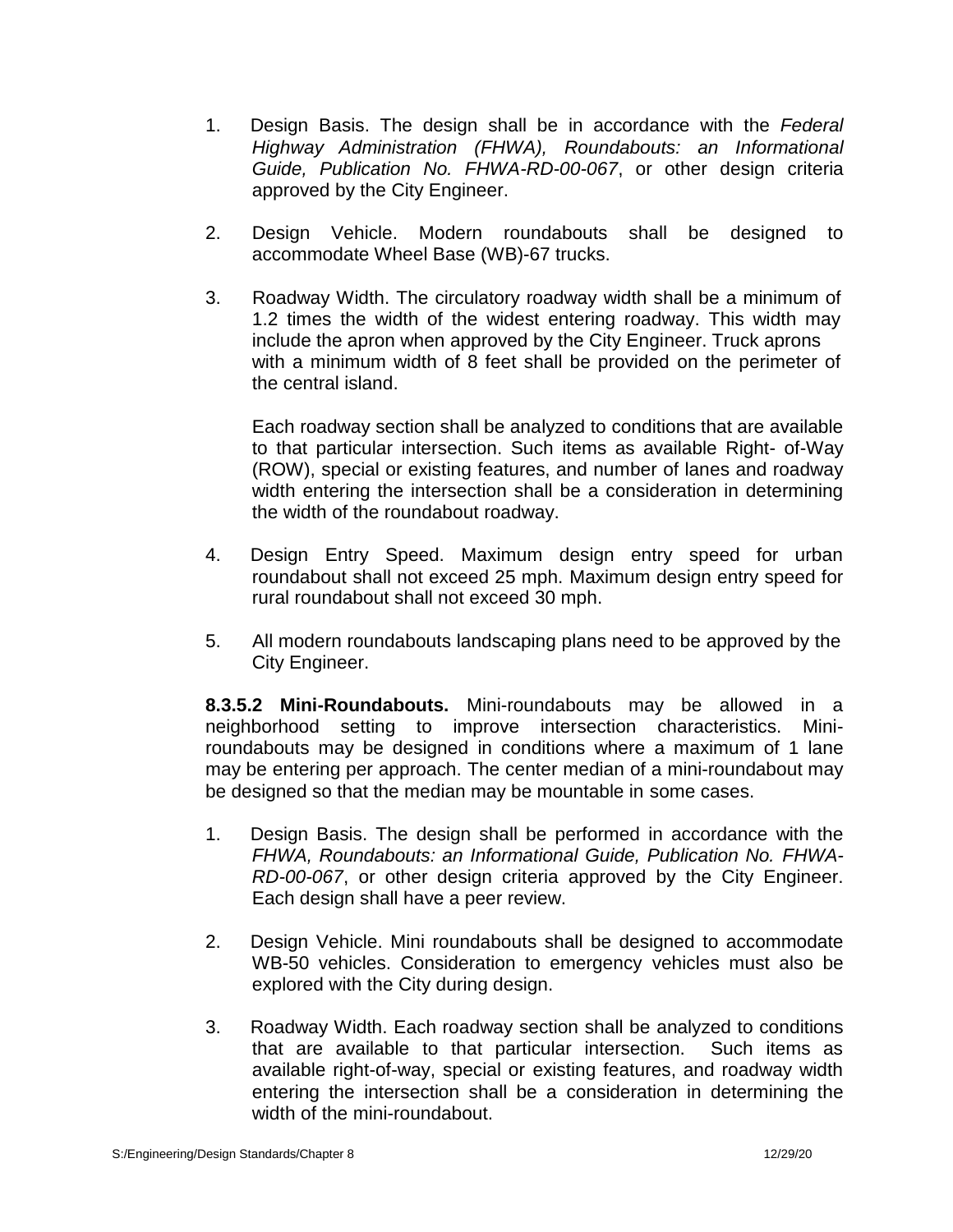4. All mini-roundabouts landscaping plans need to be approved by the City Engineer.

**8.3.6 Traffic Calming.** Traffic calming is the process by which vehicular speeds and volumes on local streets are reduced to acceptable levels. This is achieved through the installation of approved devices such as traffic circles, flares, and center islands. Traffic calming serves the purpose of reducing cut-through traffic, truck traffic, excessive speeding, noise, vibration, air pollution, and accidents in an attempt to provide a safer environment for motorists and pedestrians.

Traffic calming devices may be installed if the traffic volume exceeds, or is projected to exceed, 1,000 vehicles per day; and if the 85th percentile speed of traffic exceeds, or is reasonably expected to exceed, 30 mph.

Traffic calming devices shall be designed to accommodate emergency vehicles that may use the local street. All final construction plans are to be approved by the City Engineer.

Landscaping agreements for the continued care of vegetation within traffic circles and center islands shall be considered with adjacent property owners and determined on a case by case basis.

**8.3.6.1 Flares.** A flare is a roadway narrowing option used to achieve speed reductions. Flares are usually coupled with sidewalks and serve to make streets more pedestrian friendly by reducing the amount of roadway the pedestrian is exposed to. They also draw motorists' attention to pedestrians via the raised peninsulas.

- 1. Street Characteristics: Flares may be installed on streets that have on street parking. Flares can be located at street intersections or mid block.
- 2. Pedestrian Generators: Flares should be considered on streets adjacent to pedestrian generators such as schools, parks, and bike paths.
- 3. Width of Flares: Flares shall be constructed so that driving lanes are no less than 10 feet wide.

**8.3.6.2 Center Islands.** Center Islands are raised islands located at the centerline of a street that narrows the travel lanes at that location. When used in conjunction with sidewalks, center islands can provide a refuge area for pedestrians to wait while traffic passes. Center islands can be located near intersections or mid-block.

1. Street Characteristics: Center islands may be used downstream of intersections to reduce the speed of turning vehicles. Center islands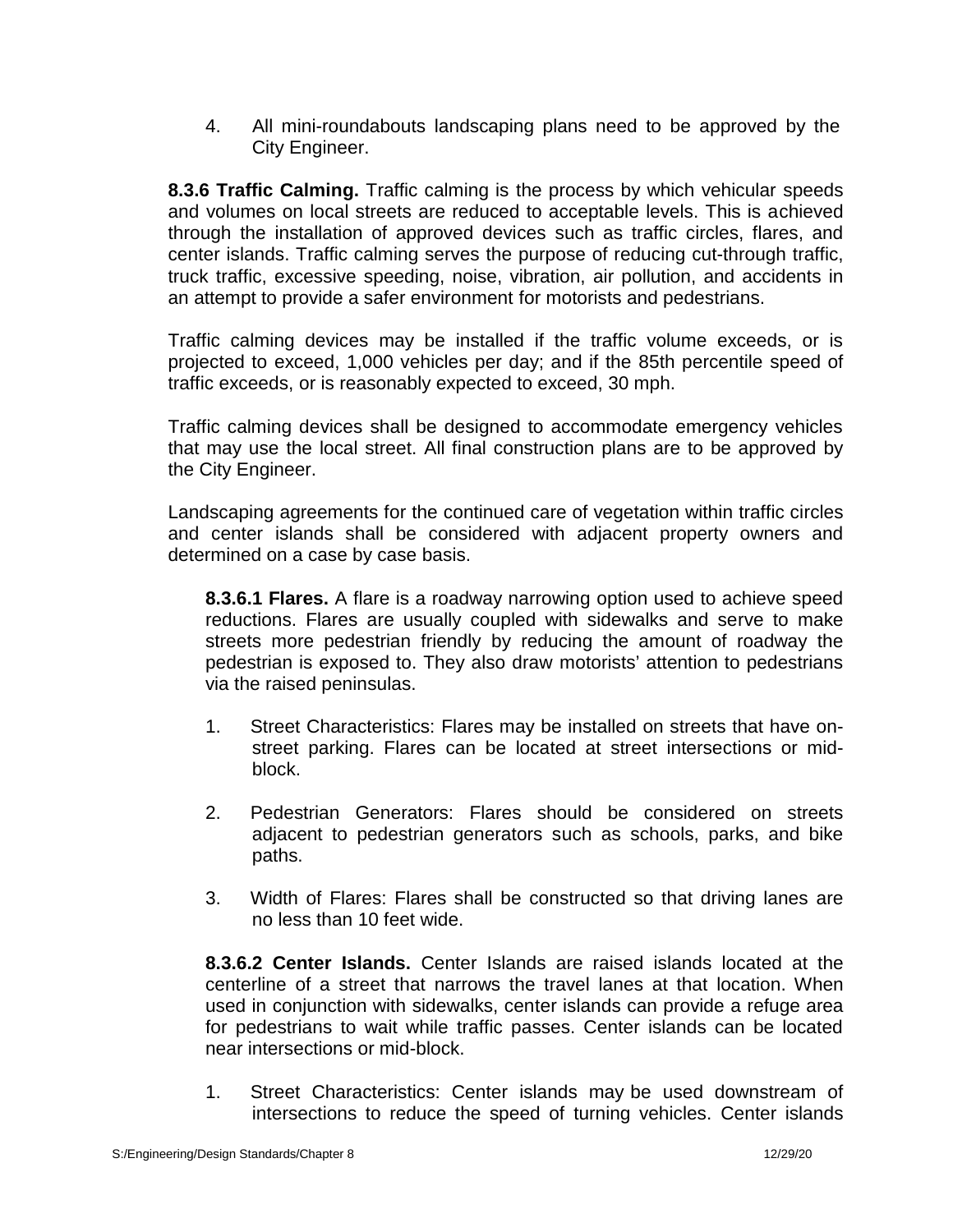may also be used on curves to reduce vehicle speeds and prevent motorists from driving into the path of oncoming vehicles.

- 2. Length of Center Islands: Center islands should be constructed in short interruptions rather than as a long median that channelizes and separates opposing flows. Island lengths shall be between 25 feet and 75 feet.
- 3. Width of Center Islands: Center islands shall be constructed such that the driving lane, excluding drainage gutter, is limited to 11 feet in each direction.
- 4. Pedestrian Characteristics: Center Islands may be required to accommodate pedestrians.

#### **8.4 Sidewalks**

**8.4.1 General Standards and Location.** Sidewalks shall be constructed on both sides of all roadways unless specifically waived by the City Engineer. Any sidewalk design standard listed in this section that is unable to be met is required to be waived by the City Engineer. Generally, the sidewalks shall be located one (1) foot from the property line within the street right-of-way.

**8.4.2 Sidewalk Curb Ramps.** State law requires that curb ramps be installed at all intersections and at certain mid-block locations for all new construction or reconstruction of curb and sidewalk. Curb ramps shall be constructed in accordance with the *City of Huron Standard Plates*. Curb ramps may be shown at all curb returns or called out by a general note on the development plans, but must be shown (located) at all "T" intersections. Whenever referencing a curb ramp, specify the City of Huron Standard Plates to be used to construct that ramp.

**8.4.3 Sidewalk Curb Ramp Landing.** The minimum dimensions for a landing shall be 48" by 48". A landing shall not have a grade exceeding 2% in any direction. If a landing is at a signalized intersection and has pedestrian push buttons the horizontal distance between the edge of the landing and the push button location shall not exceed 10".

**8.4.4 Sidewalk Width.** Minimum sidewalk width shall be as shown in table 8.1. In areas where high pedestrian traffic is anticipated by the City Engineer's Office it may be necessary to install wider sidewalks to allow for an adequate level of service.

**8.4.5 Sidewalk Cross Slopes.** The maximum cross slope for a sidewalk is 2%. This includes where sidewalks cross driveways. The minimum cross slope is 1%.

**8.4.6 Sidewalk Grade.** All grades on a sidewalk shall meet the current Americans with Disabilities Act standards.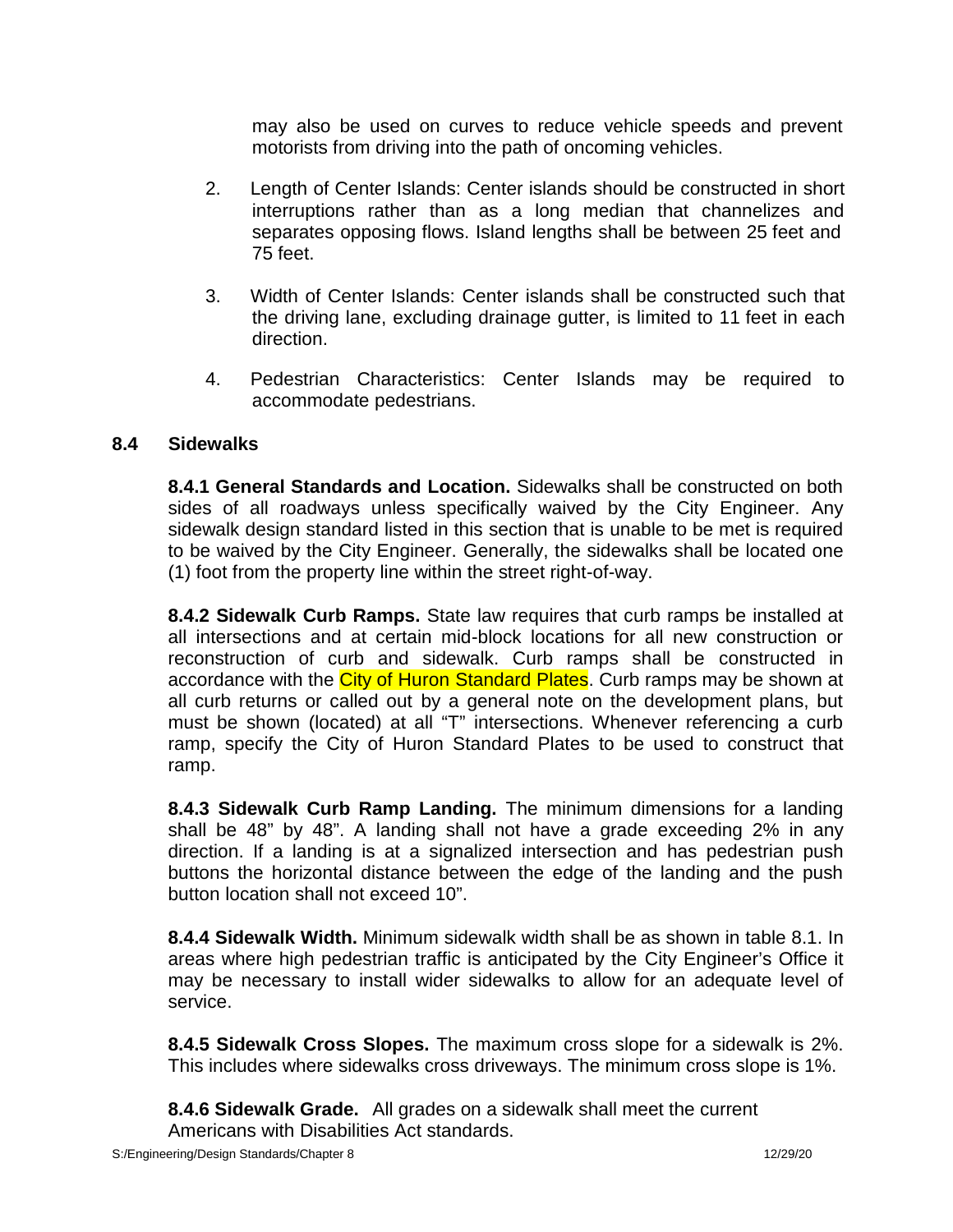**8.4.7 Sidewalk Vertical Clearance.** Sidewalks which go under a roadway or structure shall have a minimum clearance of 8' from the top of the sidewalk to the lowest part of the structure.

### **8.5 Bicycle Paths**

**8.5.1 General.** The current AASHTO *Guide for the Development of Bicycle Facilities* shall be used as a design guide for the design of bicycle paths. A bicycle path, also referred to as a shared use path, is defined as a bikeway physically separated from motorized vehicular traffic by an open space or barrier and either within the highway right-of-way or within an independent right-of-way. Bike paths may also be used by pedestrians, skaters, wheelchair users, runners, and other non-motorized users.

**8.5.2 Bicycle Path Width.** A bicycle path should have a preferred minimum of an 8'-wide area of travel. Under special circumstances the City Engineer may allow a narrower path.

**8.5.3 Bicycle Path Shoulder.** A bicycle path may have shoulders on both sides, with a minimum 24" width.

**8.5.4 Bicycle Path Cross Slopes.** The maximum cross slope for a bicycle path is 2%. The minimum cross slope is 1%.

**8.5.5 Bicycle Path Grade.** All grades on a bicycle path shall meet the current Americans with Disabilities Act standards.

**8.5.6 Bicycle Path Vertical Clearance.** Bicycle paths which go under a roadway or structure shall have a minimum clearance of  $8'$  from the top of the path to the lowest part of the structure.

**8.5.7 Bicycle Path Horizontal Clearance.** Bicycle paths which pass through tunnels shall have at least an 8' horizontal clearance from wall to wall. The entrances and exits to tunnel sections shall be as visually free of trees, shrubs, and other obstructions to facilitate a wide field of view when exiting tunnels.

**8.5.8 Bicycle Path Tunnel Lighting.** Tunnel sections shall be lit according to current AASHTO lighting guidelines. It is recommended that the ceilings in the tunnel are painted white.

**8.5.9 Bicycle Path Surfacing.** As directed by the City Engineer.

**8.5.10 Paved Bicycle Path Surface.** A paved bicycle path shall have an accessible vibration free route that is at least 48" wide. The number of surface variations such as junction boxes, grates, decorative pavers, etc. in the accessible vibration free route shall be minimized. If grates are present the openings should run perpendicular to the traveled way, with less than a 1/2"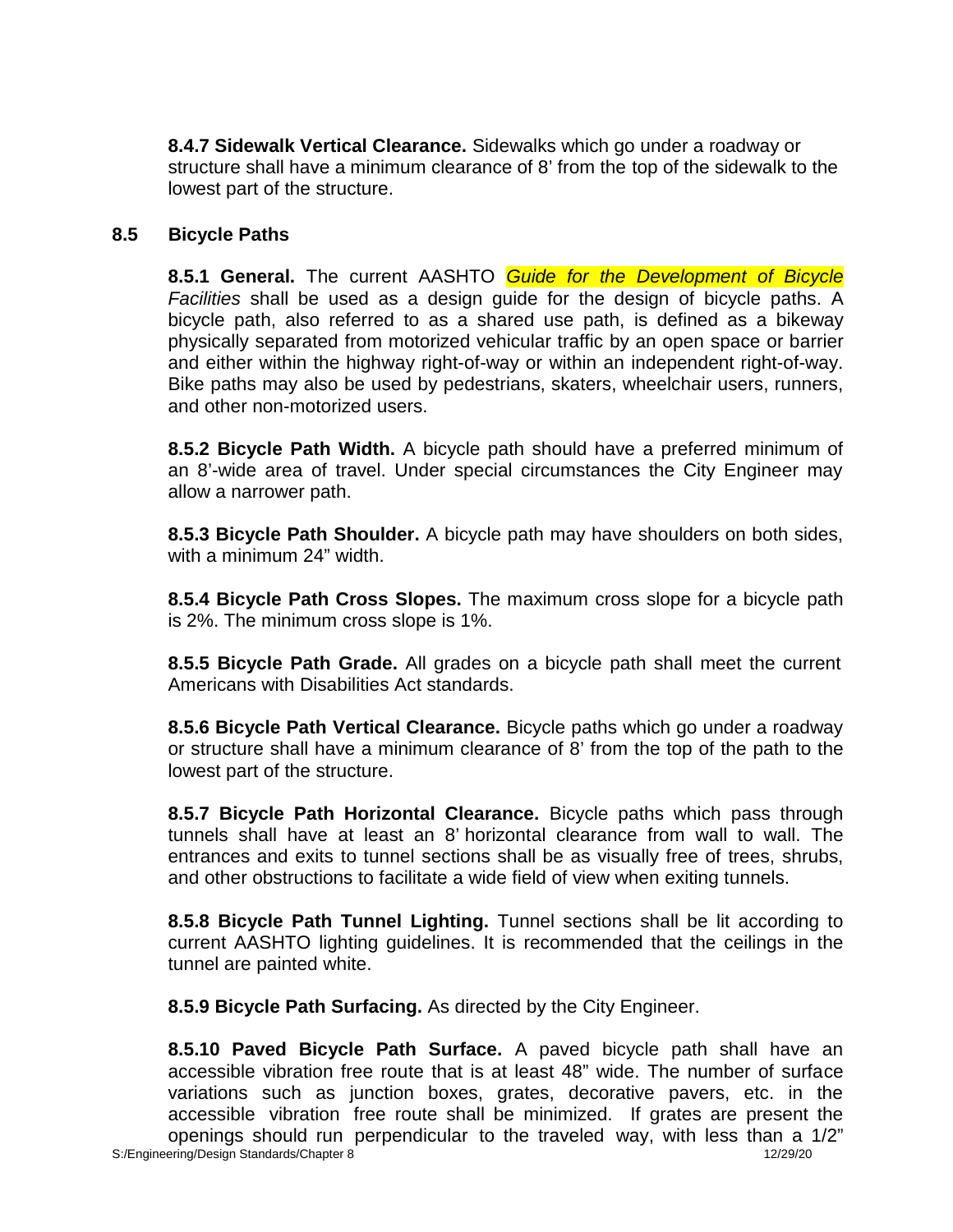opening with the traveled way. In tunnel sections a non-slip surface shall be utilized such as brushed concrete or a rubberized surface.

#### **8.6 Drainage**

Drainage systems shall be designed in accordance with Chapter 11—Drainage Improvements. Development plans, including the drainage report, shall be considered as part of the street design and will be required for concurrent review with the street construction plans. Safe conveyance of traffic is the major function of streets; the storm drainage function of the street must therefore be designed to the limits set forth in Chapter 11—Drainage Improvements.

**8.6.1 Valley Gutters.** Valley gutters shall be constructed in accordance with the City of Huron Standard Plates. Valley gutters are not permitted across arterial streets and are discouraged across collector streets. Valley gutters are not allowed on streets with storm sewer systems.

**8.6.2 Inlets.** Inlets shall be located to intercept the curb flow at the point curb flow capacity is exceeded by the storm runoff. Refer to Chapter 11—Drainage Improvements for curb capacity. Inlets shall also be installed to intercept crosspavement flows at points of transition in superelevation. Due to the presence of curb ramps, inlets are not allowed in the curb return, but will be located at the tangent points of the curb returns. Where possible, inlets shall be placed on the upstream side of the intersection so as to intercept the water before it reaches the pedestrian crosswalk.

**8.6.3 Cross-slope.** Except at intersections or where superelevation is required, streets, in general, shall be level from top of curb to top of curb (or flowline to flowline) and shall have a one and one-half (1.5) percent to three (3) percent crown as measured from centerline to lip of gutter, or lip of median gutter to lip of outside curb on roadways with medians. Where the crownpoint is not centered in the street, the crownpoint can be no further out than the quarter point of the street.

**8.6.4 Temporary Erosion Control.** Temporary erosion control is required at the ends of all roadways that are not completed due to project phasing, subdivision boundaries, etc., in accordance with Chapter 12—Erosion Control and with the Subdivision Ordinance of the City of Huron.

**8.6.5 Sidewalk.** Storm water from concentrated points of discharge shall not be allowed to flow over sidewalks, but shall drain to the roadway by use of storm sewers. Sidewalk chases will not be allowed unless specifically approved by the City Engineer. If permitted, sidewalk chase sections shall not be located within the driveway.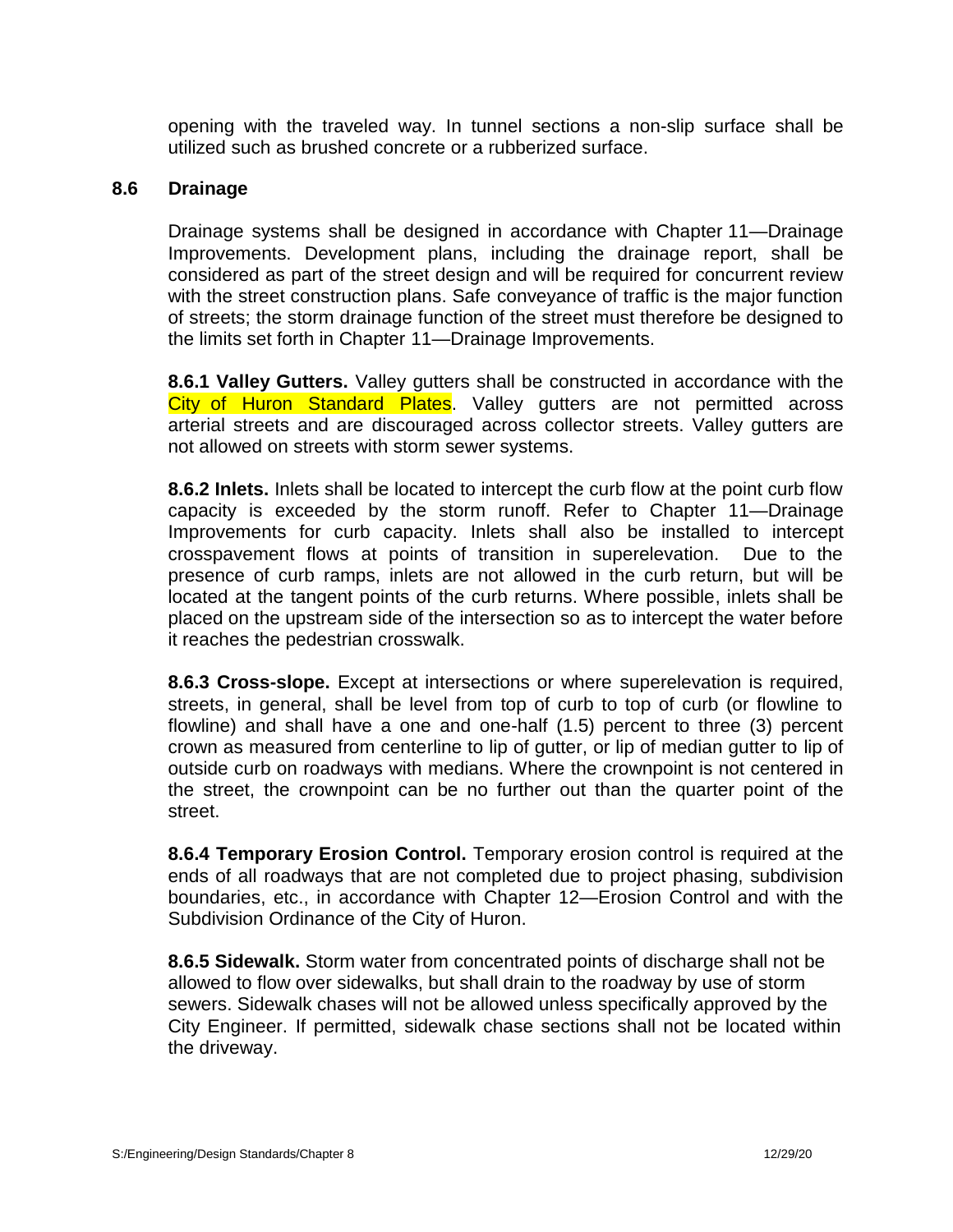# **8.7 Horizontal Alignment**

**8.7.1 Horizontal Curves.** Any angular break in horizontal alignment of more than two (2) degrees shall require a horizontal curve (Table 8.1).

**8.7.2 Curb Return Radius.** Minimum curb return radius shall be as shown in Table 8.1. Where truck traffic is significant, curb return radii shall be provided in accordance with AASHTO standards.

**8.7.3 Construction Signs and Barricades.** Design and construction shall comply with the requirements of the *Manual on Uniform Traffic Control Devices*, latest edition. Details shall be shown on the construction drawings, and installation shall be provided by the contractor and/or owner.

**8.7.4 Superelevation.** The use of superelevation is discouraged for all streets. However, where superelevation is required for curves, arterial streets and collector streets, horizontal curve radius and superelevation shall be in accordance with the recommendations of the AASHTO standards. Superelevation shall not be used on local roadways. All roadway designs utilizing superelevation are subject to review and acceptance by the City Engineer.

**8.7.5 Spiral Curves.** Spiral curves shall not be used on streets within the City (State highways excluded) except upon written acceptance of the City Engineer.

**8.7.6 Cul-de-sacs.** The following criteria shall be used for the horizontal geometry of cul-de-sac turnarounds.

| (1) | Minimum property line radius: residential<br>Non-residential                                                                                                    | 50.0 feet<br>60.0 feet |
|-----|-----------------------------------------------------------------------------------------------------------------------------------------------------------------|------------------------|
| (2) | Minimum back of curb radius: residential<br>Non residential                                                                                                     | 40.0 feet<br>50.0 feet |
| (3) | Maximum length of cul-de-sac measured<br>measured along centerline, between the<br>radius point of the turnaround and the<br>R.O.W. line of the abutting street | 650.0 feet             |

**8.7.8 Transition Length.** If lanes are added, deleted, or adjusted, it will be necessary to construct a transition section for the safe conveyance of traffic. The following formula shall be applied to the taper or lane change necessary for this transition:

 $L=WS<sup>2</sup>/60$ 

where: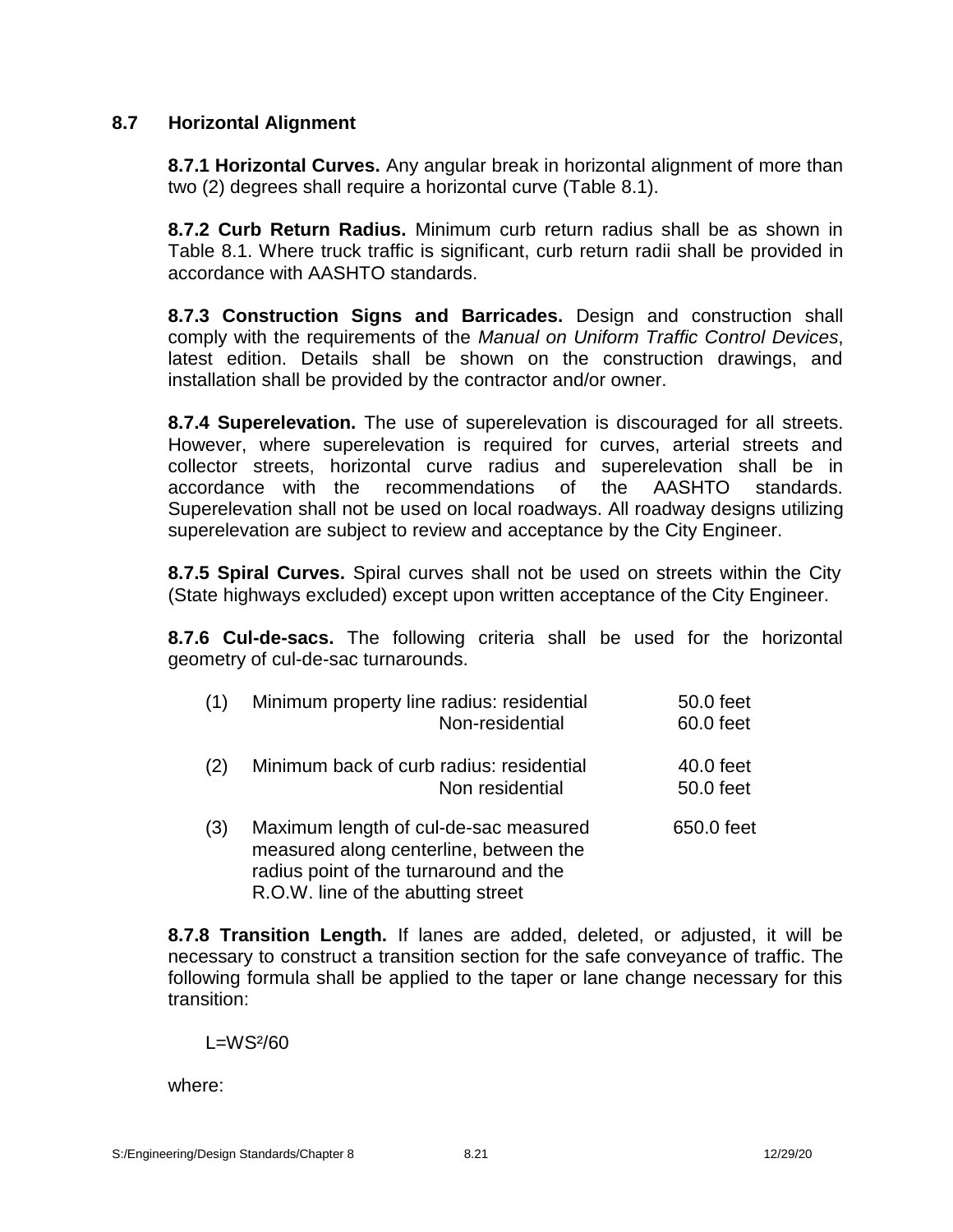- $L =$  Length of transition in feet
- $W =$  Width of offset in feet
- $S =$  Speed limit or 85th percentile speed

# **8.8 Vertical Alignment**

**8.8.1 Changing Grades.** The use of grade breaks, in lieu of vertical curves, is not encouraged. However, if a grade break is necessary and the algebraic difference in grade does not exceed eight tenths (0.008 ft/ft) of a percent, the grade break will be permitted.

**8.8.2 Vertical Curves.** Design controls for vertical alignment must be in accordance with AASHTO standards. When the algebraic difference in grade (A) is at or exceeds eight-tenths (0.008 ft/ft) of a percent, a vertical curve is to be used. All vertical curves shall be labeled, in the profile, with length of curve (L) and K (defined as L/A).

**8.8.3 Intersections.** The following criteria shall apply at intersections.

**8.8.3.1** The grade of the "through" street shall take precedence at intersections. At intersections of roadways with the same classification, the more important roadway, as determined by the City Engineer, shall have this precedence.

**8.8.3.2** The elevation at the end of curb return on the through street is always set by the grade of the through street in conjunction with normal pavement cross-slope.

**8.8.3.3** Carrying the crown of the side street into the through street is not permitted.

**8.8.3.4** Dipping the flowline to the extent that the lip of gutter is dipped is not permitted, except as specified by Standard Plates concerning curb opening inlets. Tipping an inlet for the benefit of drainage is also not permitted.

**8.8.3.5** A more detailed review shall be performed for arterial-arterial intersection to maximize driveability.

**8.8.3.6** Flowline profiles and pavement cross-slopes shall be shown through an intersection until a normal cross-section is obtained. Elevations on a 15-foot grid shall be shown on a plan view drawing. This information shall be submitted using a scale of  $1'' = 20'$  horizontally and  $1'' = 2'$  vertically.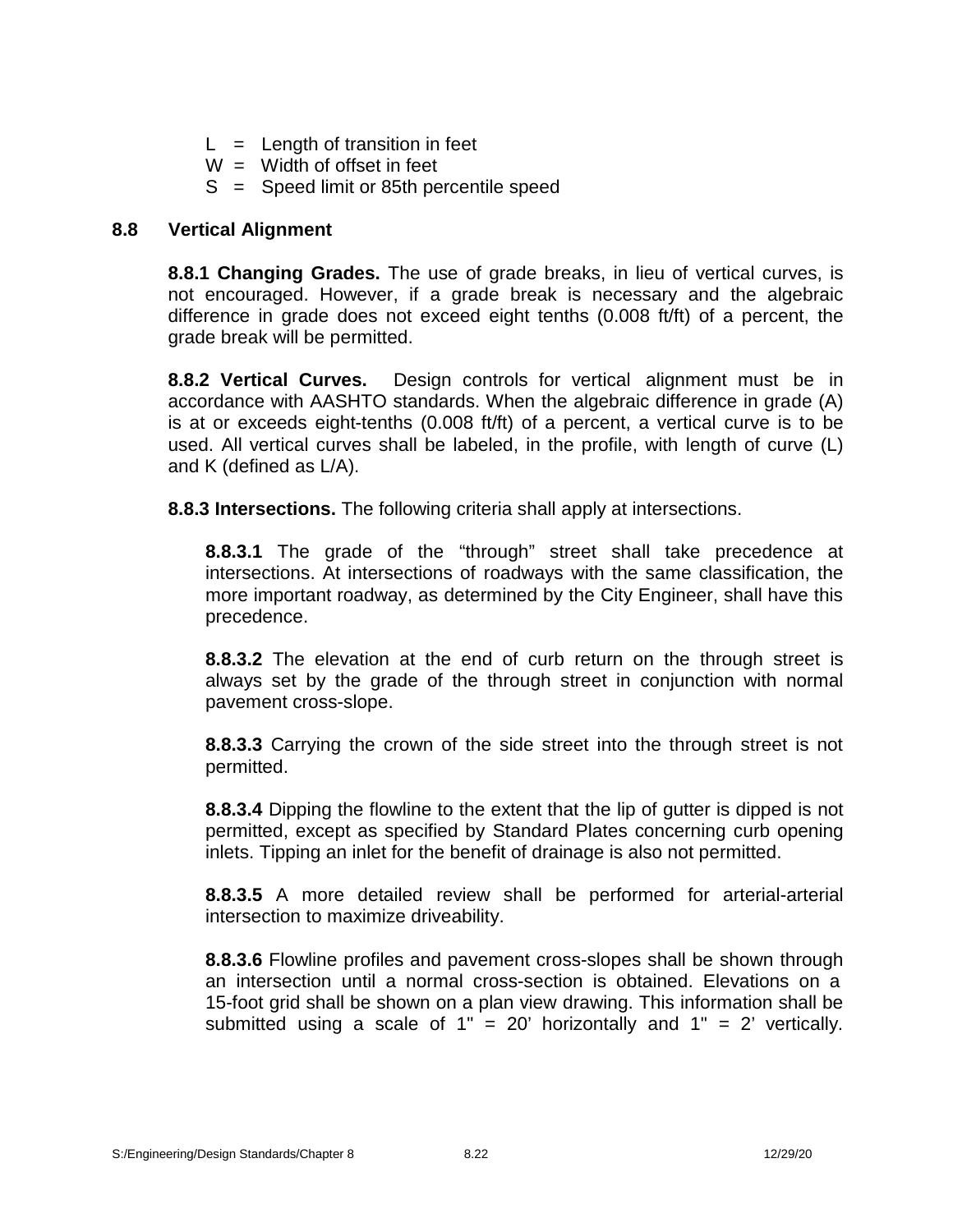**8.8.3.7** Parabolic or curved crowns are not allowed. In no case shall the pavement cross-slope at intersections exceed the grade of the through street.

**8.8.3.8** The rate of change in pavement cross-slope, when warping side streets at intersections, shall not exceed one (1) percent every twenty-five (25) feet horizontally on a local roadway, one (1) percent every thirty-seven and one-half (37.5) feet horizontally on a collector roadway, or one (1) percent every fifty six and one-half (56.5) feet horizontally on arterial roadways.

**8.8.4 Curb Returns.** Minimum fall around curb returns shall be 0.2 percent.

# **8.8.5 Connection with Existing Roadways**

**8.8.5.1** Existing grade(s) shall be shown for a sufficient distance to assure that horizontal and vertical curve requirements are being or can be met with field verified as-builts showing stations and elevations at twenty-five (25) foot intervals. In the case of connection with an existing intersection, these as builts are to be shown within a one hundred (100) foot radius of the intersection. This information shall be included in the plan and profile that shows that proposed roadway. Limits and characteristics of the existing improvement are the primary concern in the plan view. Such characteristics include horizontal alignment, offset intersections, limits of the improvements, etc.

**8.8.5.2** Previously approved designs for the existing improvement are not an acceptable means of establishing existing grades; however, they are to be referenced on the construction plan where they occur.

**8.8.5.3** The basis of the as-built elevations shall be the same as the design elevations (both flowline or both top of curb, etc.) when possible.

# **8.9 Off-Site Design**

The design grade, and existing ground at that design grade, of all roadways that dead end due to project phasing, subdivision boundaries, etc., shall be continued, in the same plan and profile as the proposed design, for at least three hundred (300) feet or to its intersection with another roadway. This limit shall be extended to six hundred (600) feet when arterial roadways are being designed.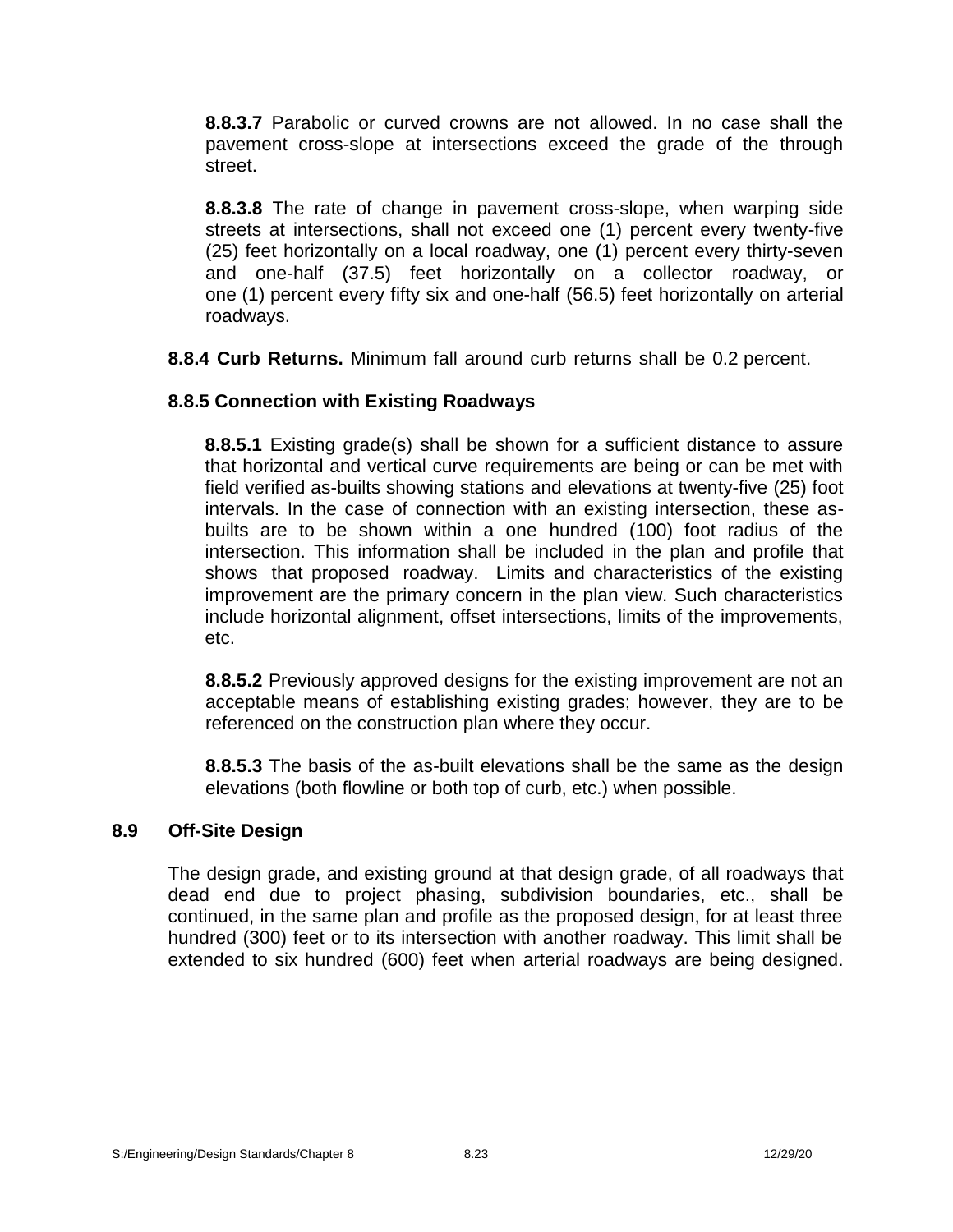# **8.10 Construction Traffic Control**

## **8.10.1 Pedestrian Traffic**

**8.10.1.1** Every precaution shall be taken to ensure that construction work does not interfere with the movement of pedestrian traffic, which shall be maintained on the sidewalk at all times and flagmen provided for guidance as necessary.

**8.10.1.2** Where an excavation interrupts the continuity of the sidewalk, the Contractor shall provide suitable bridge or deck facilities, to be supplemented by the use of such proper devices and measures as prescribed in the *Manual on Uniform Traffic Control Devices*, latest edition, for the safe and uninterrupted movement of pedestrian traffic. The edges or ends of the pedestrian bridge or decking shall be beveled or chamfered to a thin edge to prevent tripping.

**8.10.1.3** Temporary diversion walkways shall be hard surfaced and electric lighting shall be provided and kept continuously burning during hours of darkness, when required by the City Engineer.

**8.10.1.4** Unless otherwise authorized by the City Engineer, pedestrians shall not be channeled to walk on the traveled portion of a roadway.

**8.10.1.5** Under certain conditions, it may be necessary to divert pedestrians to the sidewalk on the opposite side of the street. Such crossings shall only be made at intersections or marked pedestrian crossovers.

**8.10.1.6** Facilities satisfactory to the City Engineer shall be provided for pedestrians crossing at corners, pedestrian crossovers, and public transportation stops.

# **8.10.2 Vehicular Traffic.**

**8.10.2.1** Construction work zone traffic shall be controlled by signs, barricades, detours, etc., which are designed and installed in accordance with the *Manual on Uniform Traffic Control Devices*, latest edition. A traffic control plan shall be submitted to and approved by the City Engineer, or designated agent, prior to start of any construction.

**8.10.2.2** For construction of new facilities, traffic control should strive to keep the motorist from entering the facility. The primary means to accomplish this are by use of temporary barricades, located in advance of the construction area and with appropriate signing. New construction shall not be opened to traffic, and the construction traffic control removed, without the approval of the Project Engineer and the City Engineer.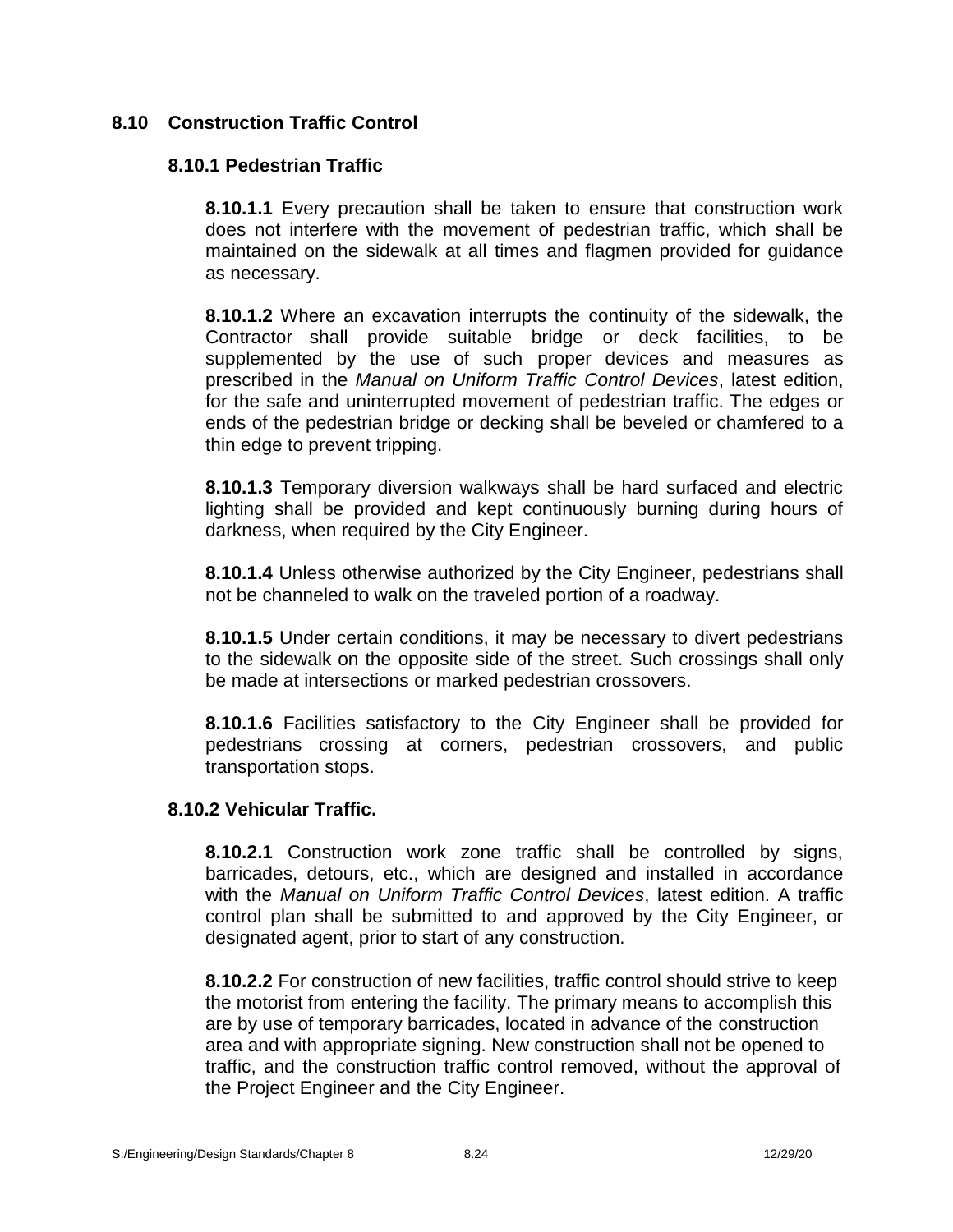**8.10.2.3** The details of the traffic control plan must be shown on a map. For minor projects or local roadways, a neat sketch of the roadways and the proposed control devices will suffice. For major projects or major roadways, the traffic control plan shall be superimposed on as-builts, construction plan drawings, or other detailed map.

**8.10.2.4** The *Manual on Uniform Traffic Control Devices*, latest edition, shall be the basis upon which the traffic control plan is designed, in concert with proper, prudent, and safe engineering practice. All necessary signing, striping, coning, barricading, flagging, etc., shall be shown on the plan.

**8.10.2.5** Any plan for traffic control during construction that indicates a complete closure of an arterial or collector street must show detour routes and must be approved by the City Engineer. Requirements as to rerouting of traffic, signing, time of closure, and length of closure will be determined on a case-by-case basis. When a local street is to be closed to traffic, the City Engineer must be notified, preferably 24 hours in advance.

**8.10.2.6** Directional access on roadways may be restricted (minimum travel lane width in construction area is ten  $[10]$  feet), but proper controls including flagging must be indicated. Removal of on-street parking shall be considered, and noted where applicable.

#### **8.11 Turn Lanes**

The design of the arterial street system depends upon the proper control of access to developments and turn lanes at collector street intersections. The location and design of access points must minimize traffic hazards and interference to through-traffic movements. In order to ensure proper access control, the following standards for turn lanes have been established.

**8.11.1 Where Required.** Turn lanes may be required along segments of potential for creating a traffic hazard or unnecessarily impedes throughtraffic movements as determined by the Traffic Impact Report or the City Engineer. A high volume access must be provided with a turning lane to allow the driver to maneuver out of the main travel lanes before slowing down. Left-turn lanes must be provided in the center or median of the road for left-turning traffic at a high volume access. If such lanes cannot be provided, left turns will be restricted.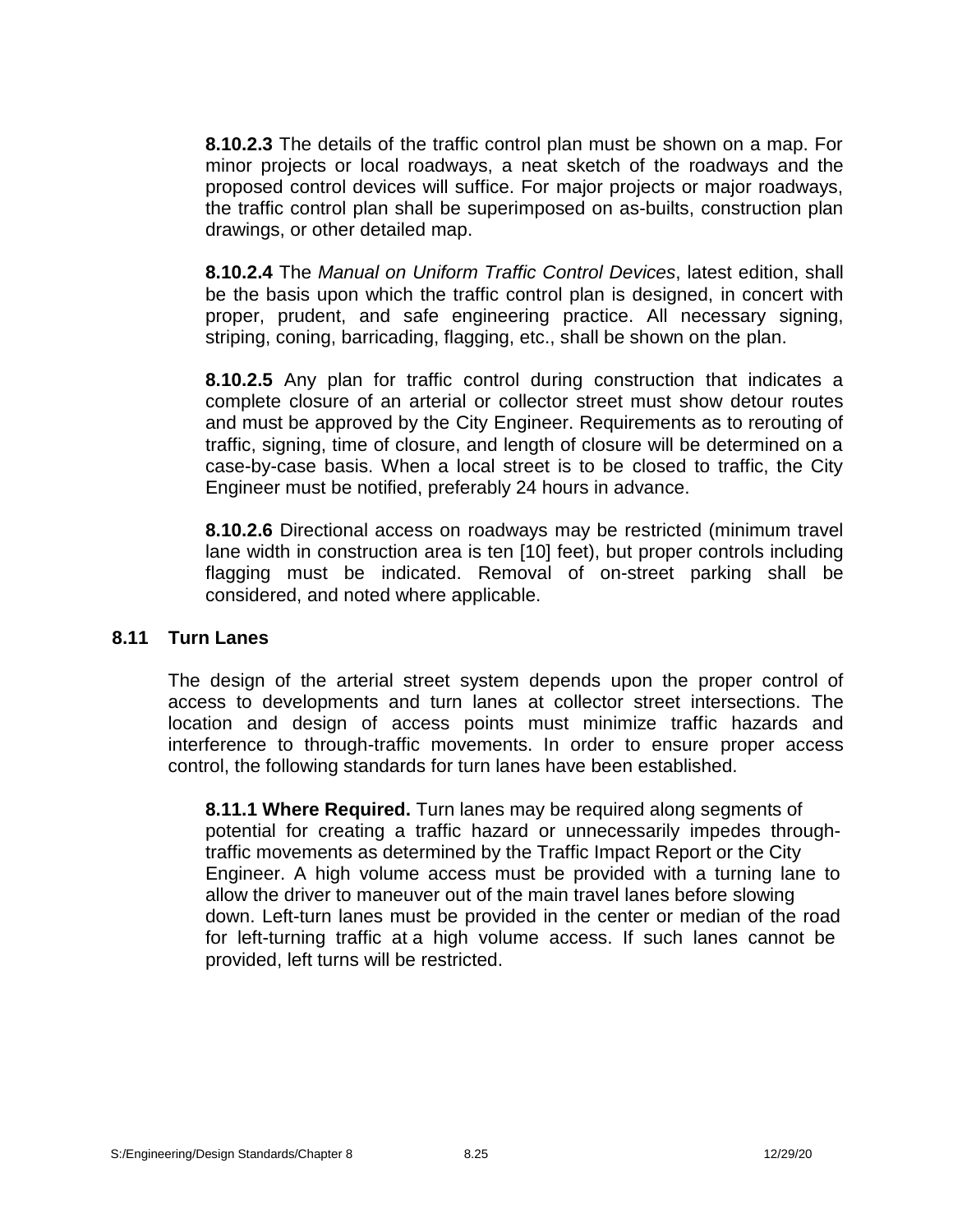Turn lanes for right-turning movements will be required as necessary at intersections for capacity and safety. Turn lanes for access points shall be according to Table 8.2

|                                                                     |                 | POSTED SPEED OF STREET IN MPH |               |                  |                                   |
|---------------------------------------------------------------------|-----------------|-------------------------------|---------------|------------------|-----------------------------------|
|                                                                     | Less than<br>25 | 26<br>to 40                   | 41<br>to $50$ | 51 or<br>greater | For                               |
| If the design hour<br>volume of the high-<br>way lanes will exceed  | 500<br>1400     | 400<br>1200                   | 200<br>800    | 150<br>600       | 2-lane streets<br>4 or more lanes |
| and the design hour<br>volume of the access<br>approach will exceed | 50<br>70        | 40<br>60                      | 20<br>40      | 15<br>25         | 2-lane streets<br>4 or more lanes |

# **Table 8.2: Volume Warrants For Turn Lanes for Access Points For Right-Turning Movements**

For streets with four or more through travel lanes, design hour volumes shall be measured only in the direction of the access approach.

> **8.11.1.2** For left-turning movements, turn lanes will be required as necessary at intersections for capacity and safety. Turn lanes for access points shall be according to Table 8.3

# **Table 8.3: Volume Warrants For Turn Lanes at Access Points For Left-Turning Movements**

|                                                               |         | POSTED SPEED OF STREET IN MPH |       |         |                 |
|---------------------------------------------------------------|---------|-------------------------------|-------|---------|-----------------|
|                                                               | to $25$ | to 40                         | to 50 | greater | For             |
| When design hour                                              | 500     | 400                           | 200   | 150     | 2-lane streets  |
| volume of the high-<br>way will exceed                        | 1000    | 900                           | 600   | 400     | 4 or more lanes |
| and the left-turning                                          | 50      | 40                            | 20    | 15      | 2-lane streets  |
| design hour volume<br>into the access<br>approach will exceed | 70      | 60                            | 40    | 25      | 4 or more lanes |

For streets with four or more through travel lanes, design hour volumes shall be measured only in the direction of the median turn lane.

> **8.11.1.3** For both tables, where the existing street design hour volume is below the values in the tables, a prediction using the Metropolitan Planning Organization horizon year planning model shall be made and compared to the table.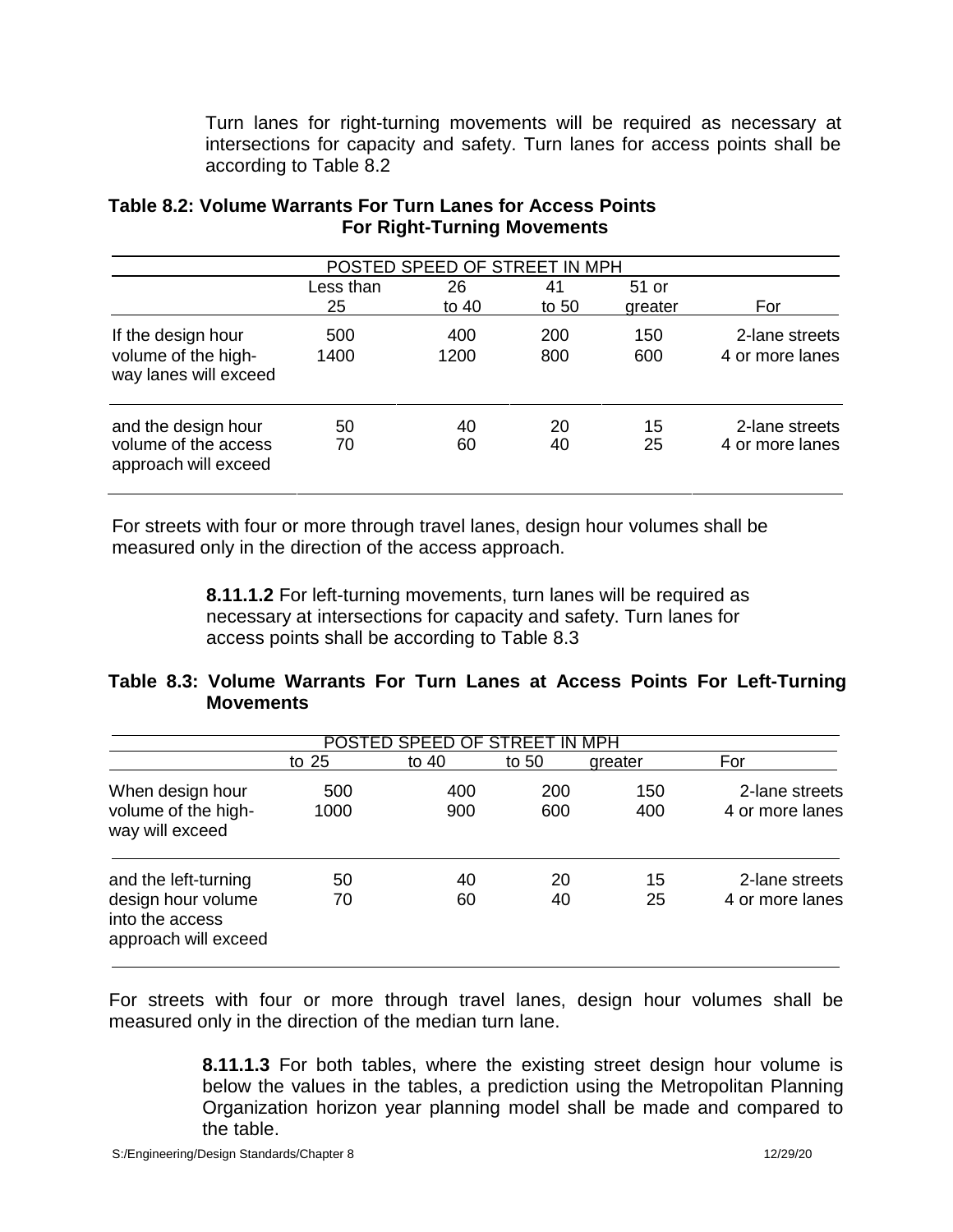**8.11.1.4** Where public safety so requires, due to specific site conditions, such as sight distance, a turn lane may be required even though the warrants in Tables 8.2 and 8.3 are not met. Where the design hour volume of the street is twice the street design hour volume in Tables 8.2 and 8.3, the City may require a minimum turn lane for any access approach.

## **8.11.2 Turn Lane and Acceleration Lane Design**

**8.11.2.1** On highway arterial and collector streets in the City, the design of acceleration/deceleration lanes shall meet the minimum requirements as shown in Tables 8.4 and 8.5, providing sufficient off-site right-of-way is available. These absolute minimum requirements were developed recognizing the severe limitations that currently exist on right-of-way availability for most of the urban street network. Where grades are significant, modifications to these lengths will be required by the City. If off-site right-of-way is insufficient, lanes will be designed to maximize the use of available right-of-way at the time that construction plans receive final approval.

| $(1)$ SPEED (MPH) |                       | LANE LENGTH              | <b>TAPER LENGTH</b> |
|-------------------|-----------------------|--------------------------|---------------------|
|                   | <b>Stop Condition</b> | From $15 \text{ mph}(2)$ |                     |
| 30                | 150'                  | 125'                     | 120'                |
| 35                | 175'                  | 150'                     | 150'                |
| 40                | 250'                  | 200'                     | 180'                |
| 45                | 300'                  | 250'                     | 180'                |

#### **Table 8.4: Acceleration Lane Lengths**

(1) 85th percentile speed.

(2) Assumes vehicles start at 15 miles per hour.

# **Table 8.5: Turn Lane Lengths**



**8.11.3 Exemptions.** Requests for exemption from the requirements for a deceleration lane shall be based upon a traffic engineering study that presents trip generation data for the proposed development in terms of impacts upon through-traffic flows. Such requests shall be reviewed by the City Engineer and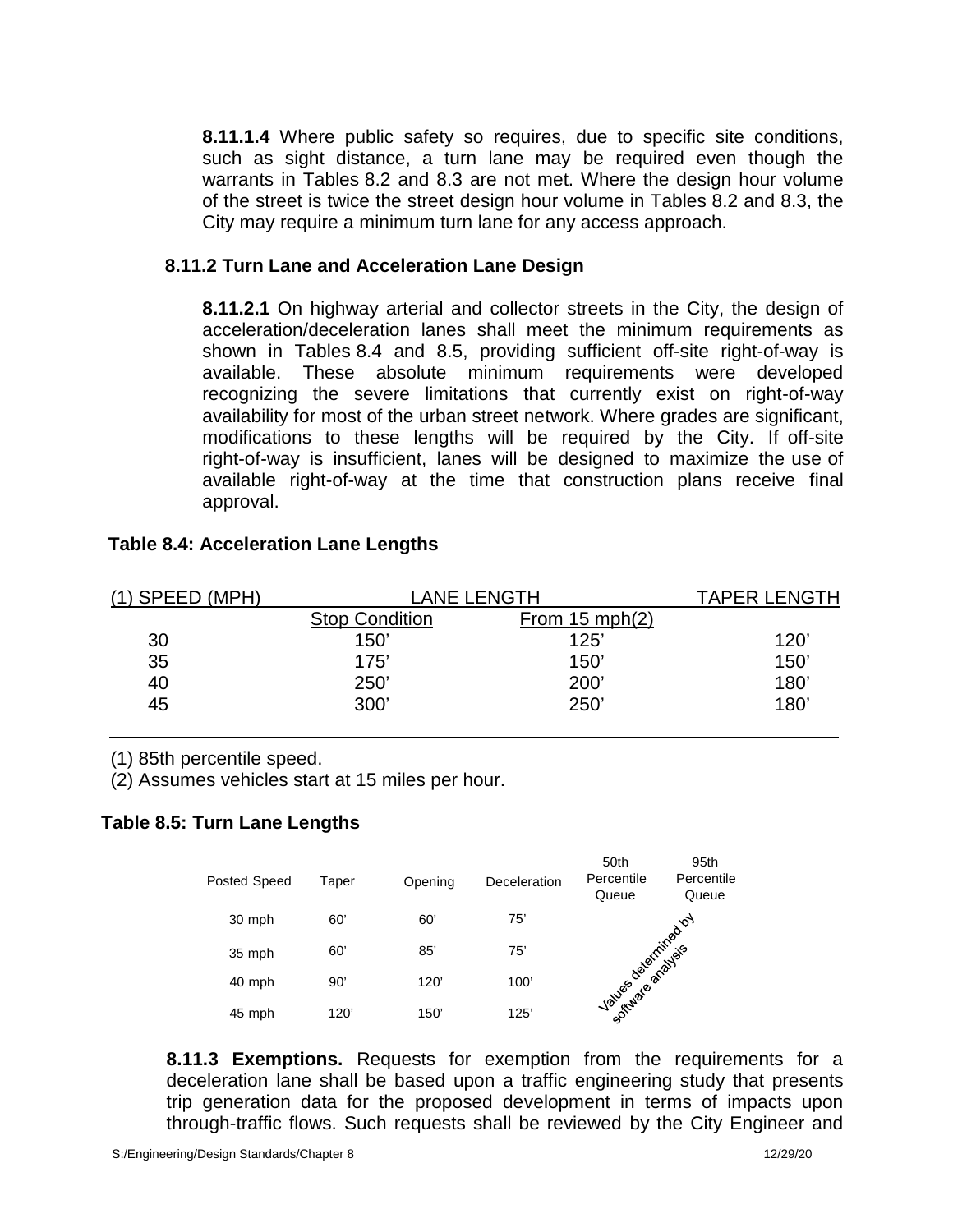may be approved, except that such an approval cannot be granted if throughtraffic would be impeded more than three (3) percent of the total time or more than five (5) percent of the time during peak traffic flow periods or if other unique circumstances warrant special design considerations.

### **8.12 Pavement Thickness**

Design of pavement thickness for collector and arterial streets and local streets in industrial and commercial zoned areas shall be based on *AASHTO Guide for Design of Pavement Structures*, latest edition. Pavement design shall be based on an inherent reliability of 75 percent. For traffic conditions where the equivalent 18 kip/single axle loading is less than 1,000,000, the low-volume road design method may be used. Recommendations and subgrade properties developed by the Geotechnical Exploration Report shall be used in the design of the pavement structure.

**8.12.1** Industrial and Arterial Streets must be designed for pavement thickness on an individual street-by-street basis. However, in no event may the pavement thickness be less than that specified in Table 8.6. Local Residential Streets need not be designed on an individual basis, but must meet the minimum pavement thickness as set forth in Table 8.6.

**8.12.2** Minimum compressive strength for Portland Cement concrete paving shall be 4000 psi at 28 days.

**8.12.3 Traffic Data.** Where traffic data is available, actual counts shall be used along with projections of traffic growth in determining the pavement design. If traffic data is not available, Table 8.7 may be used to provide data for the pavement design. Traffic data for all arterial streets will be determined by the City Engineer.

# **Table 8.6 Minimum Pavement Thickness Requirements**

|                                                                 | Local<br><b>Residential</b><br><b>Streets</b> | Commercial,<br>Industrial &<br>Collector<br><b>Streets</b> | Arterial<br><b>Streets</b> |
|-----------------------------------------------------------------|-----------------------------------------------|------------------------------------------------------------|----------------------------|
| <b>Portland Cement Concrete</b><br>(Requires Aggregate Cushion) | 6"                                            | 8"                                                         | 8"                         |
| <b>Asphaltic Concrete</b><br>with Aggregate Base                | $3"$ AC<br>6-12" Aggregate                    | 4" AC<br>12" Aggregate                                     | 5" AC<br>12" Aggregate     |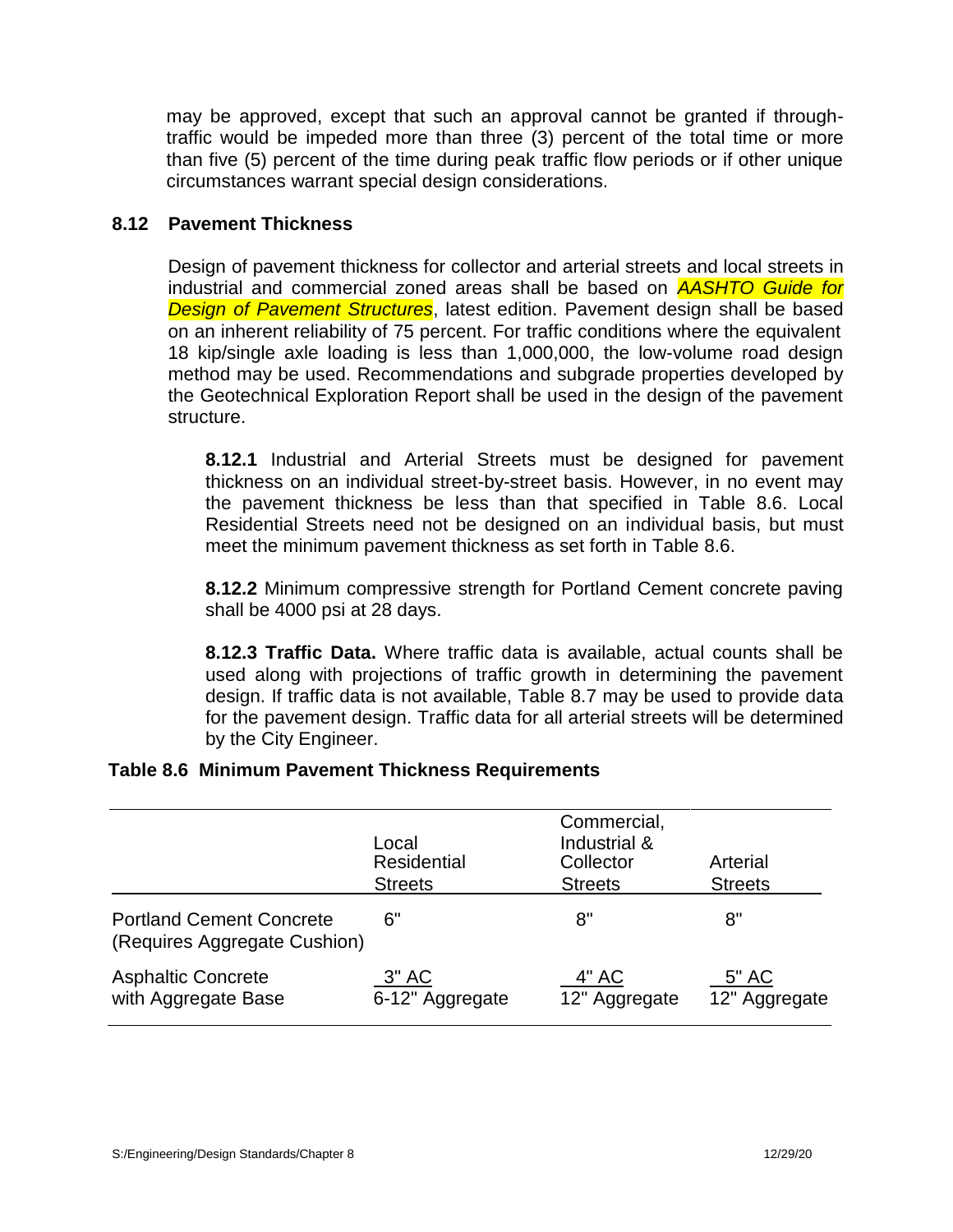## **Table 8.7 Traffic Volumes**

| <b>Street Classification</b>                | <b>ADT</b><br>(2 way) | No. of<br>Lots | 18-kip<br><b>ESAL</b><br>Traffic      | <b>AASHTO</b><br>Traffic<br>Level |
|---------------------------------------------|-----------------------|----------------|---------------------------------------|-----------------------------------|
| Cul-de-sacs and Local<br>Residential        | 200                   | $20 - 30$      | 10,000-50,000                         | Low                               |
| Local, Local Multi-Family,<br>or Commercial | 300-700               | 60-140         | 50,000-300,000                        | Low                               |
| Local Industrial                            | 200-700               |                | 400,000-600,000                       | Medium                            |
| Collector                                   | 7,000                 |                | 400,000-1,000,000                     | High                              |
| Arterial                                    |                       |                | To be determined by the City Engineer |                                   |

### **8.13 Rural Urban Street Standards**

Rural urban streets, including local, collector, and arterials, shall conform to the current edition of the AASHTO *Policy on Geometric Design of Highway and Streets.* Reference should be made to the current edition of the AASHTO *Roadside Design Guide* where high fills, right-of-way restrictions, watercourses, or other issues render a design where recoverable slopes are not practical. All rural urban street locations will be approved by the City Engineer.

Where bicycle facilities are included as part of the design, reference should be made to the current edition of the AASHTO *Guide for the Development of Bicycle Facilities.*

#### **8.14 Rural Subdivision Road Standards**

**8.14.1** Subdivisions outside of the City limits and within the Joint Jurisdictional platting jurisdiction shall comply with these requirements.

**8.14.2** Access shall be determined by street classification. Roadway serving the subdivision must be hard surfaced as approved by the City Engineer.

**8.14.3** Driveways shall be hard surfaced and comply with Figure 5.3 of the Engineering Design Standards.

**8.14.4** Minimum width of the driving surface shall be 24 feet of 4/6 asphalt paving/base and two-foot shoulders. Ditches shall have a maximum 4:1 side slope. Additional lanes may be required for higher traffic roadways as determined by the City Engineer.